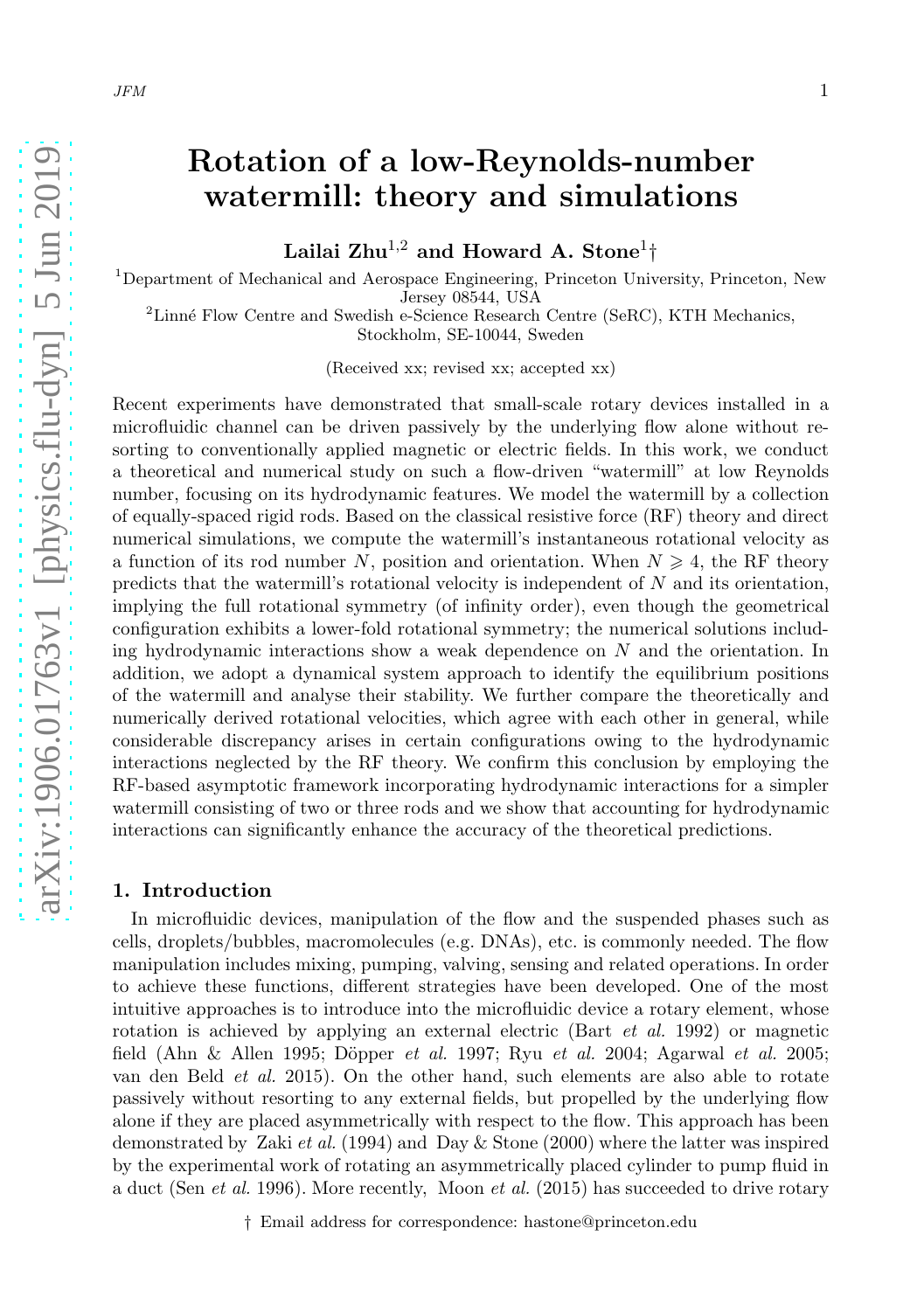microgears by the underlying flow in a microfluidic channel. Each of their microgears consisted of eight paddles equally spaced in angle, and was fabricated and installed via in situ polymerisation based on flow lithography. The authors also showed that a pair of microgears was able to transmit the hydrodynamic torque from one gear to the other. Likewise, a similar flow-driven wheel was implemented by Attia (2008) (PhD thesis in French) as a flow sensor to measure the flow speed in a microfluidic channel.

Motivated by such microfluidic experiments, we hereby carry out a theoretical and numerical study on the low-Reynolds-number hydrodynamics of such flow-driven rotary devices resembling micro-scale "watermills". We aim to provide design principles for their applications in microsystems. After presenting the problem setup in Sec. 2, we describe in Sec. 3 the methodologies including the classical resistive force (RF) theory and numerical methods. The results obtained are compared in Sec. 4, which identifies the role of hydrodynamic interactions absent from the classical RF theory. Therefore, an improved RF theory taking hydrodynamic interactions into account is developed in Sec. 5.1 based on the recent theoretical work of Man *et al.* (2016). We use the improved theory to solve the resistance and mobility problems of a simplified version of the watermill, and compare the theoretical predictions with the numerical results. Finally, we conclude and discuss our results in Sec. 6.

## 2. Problem setup

We consider a watermill-like rotary device consisting of  $N \geq 1$  cylindrical rods equally distributed in a plane in the azimuthal direction (see figure 1). The angle between two successive rods is  $\phi = 2\pi/N$ . All of the rods are jointed on a common end on the rotation axis of the device that is along the  $z$  direction. Hence the device rotates in the horizontal  $xy$  plane. The length of a rod is  $L$ , with its circular cross section of radius  $a$ , and the slenderness of the rod is defined as  $\epsilon = a/L \ll 1$ . We place the watermill in an unbounded Poiseuille flow  $\mathbf{U}^{\infty} = U_0(1 - x^2/R^2)\mathbf{e}_y$ , with the position  $\mathbf{x}_{joint}$  of the watermill's joint (rotation axis) away from the centre  $(x = 0)$  of the flow domain by distance  $b \ge 0$ , i.e.,  $\mathbf{x}_{\text{joint}} = b\mathbf{e}_x$ . Two nondimensional parameters

$$
\beta = b/L, \tag{2.1a}
$$

$$
\rho = R/L,\tag{2.1b}
$$

are introduced to indicate the off-centre displacement of the watermill and the characteristic width of the channel flow, respectively. The orientation of the watermill is indicated by the angle  $\theta$  between the 1-st rod (arbitrarily labelled without losing generality) and the x-axis. The rotational velocity  $\omega_z = d\theta/dt$  of the watermill depends on its orientation  $\theta \in [0, \phi]$ .

The dynamic viscosity of the fluid is  $\mu$ . We choose  $U_0$ , L,  $L/U_0$ ,  $\mu U_0/L$ ,  $\mu U_0L$  and  $\mu U_0 L^2$  as, respectively the characteristic velocity, length, time, stress, force and torque. Nondimensional quantities are denoted by  $\bar{ }$  from hereafter. We fix  $\epsilon = 0.02$  in this study.

# 3. Methodologies

We carry out our study in the low-Reynolds-number flow regime and thus solve the Stokes equations. By employing the classical resistive force (RF) theory, we calculate the rotational velocities of a freely rotating watermill consisting of equally spaced rods. In Sec. 4, the results are compared with those computed by direct numerical simulations of the Stokes equations. The comparisons indicate that inter-rod hydrodynamic interactions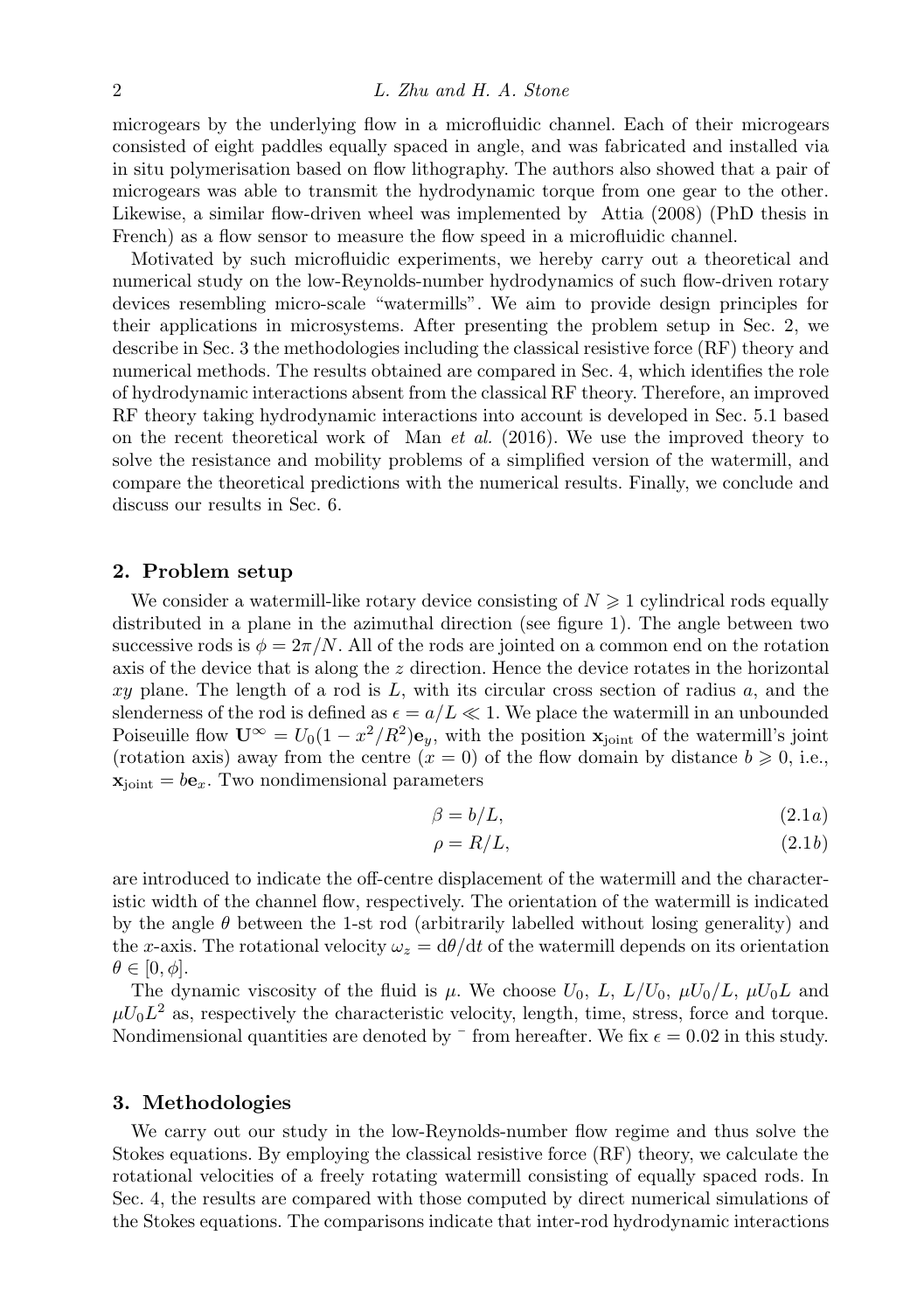

FIGURE 1. (Colour online) A watermill free to rotate in an underlying Poiseuille flow. (a) Sketch of an anchored, freely rotating watermill comprised of  $N$  rigid cylindrical rods equally spaced in angle. The motion is driven by an unbounded Poiseuille flow  $\mathbf{U}^{\infty}$ . (b) The rotation axis of the watermill is aligned in the  $z$  direction and is away from the centre of the flow by a distance b in the x direction.

neglected by the RF theory play an important role in certain configurations. This feature thus motivates us to conduct a theoretical study adopting the recently developed RFbased mathematical framework of Man *et al.* (2016) that accounts for hydrodynamic interactions; this "RF-HI" theory will be described in Sec. 5. The classical RF theory and numerical methods are documented in Sec. 3.1 and 3.2, respectively.

## 3.1. *Classical resistive force theory*

We define an arclength  $s \in [0, L]$  on each rod, with  $s = 0$  and  $s = L$  corresponding to the joint and free end, respectively. The RF theory dictates that the hydrodynamic force per unit length  $f^{(k)}$  exerted by the fluid on the k-th rod is a function of the arclength s according to

$$
\mathbf{f}^{(k)}(s) = -\mathbf{J}^{(k)} \cdot \left[ \frac{\partial \mathbf{r}^{(k)}}{\partial t} - \mathbf{U}^{\infty} \left( \mathbf{r}^{(k)} \right) \right],
$$
 (3.1)

where  $\mathbf{r}(s)$  and  $\mathbf{t}(s) = \partial \mathbf{r}/\partial s$  denote, respectively, the local coordinates and tangent of the rod's centreline;  $J(t) = \xi_{\perp}I + (\xi_{\parallel} - \xi_{\perp})$  tt, where  $\xi_{\perp}$  and  $\xi_{\parallel}$  are the drag coefficients for the motion of rod in the directions perpendicular and parallel to **t**. Note that  $\xi_{\perp}$  =  $2\xi_{\parallel} \approx 4\pi\mu/\ln\epsilon^{-1}$  (Lighthill 1975).

The hydrodynamic torque exerted on the k-th rod about the joint is  $\mathbf{T}^{(k)}$  =  $\int_0^L (\mathbf{r}^{(k)} - \mathbf{x}_{\text{joint}}) \times \mathbf{f}^{(k)} ds$ . Since the watermill only rotates in the xy plane, we only consider the z-component of the torque on the k-th rod, whose nondimensional value is

$$
\bar{T}_z^{(k)} = \frac{1}{3\rho^2 \ln \epsilon^{-1}} \left[ 6 \left( \beta^2 - \rho^2 \right) \cos \theta^{(k)} + 8 \beta \cos^2 \theta^{(k)} + 3 \cos^3 \theta^{(k)} + 4\rho^2 \bar{\omega}_z \right],\tag{3.2}
$$

where  $\bar{\omega}_z$  is the nondimensional rotational velocity of the watermill;  $\theta^{(k)}$  denotes the angle between the k-th rod and the x-axis and  $\theta^{(1)} = \theta$ . The total torque on the rotary device,  $\bar{T}_z = \sum_{k=1}^{N} \bar{T}_z^{(k)}$ , from which we find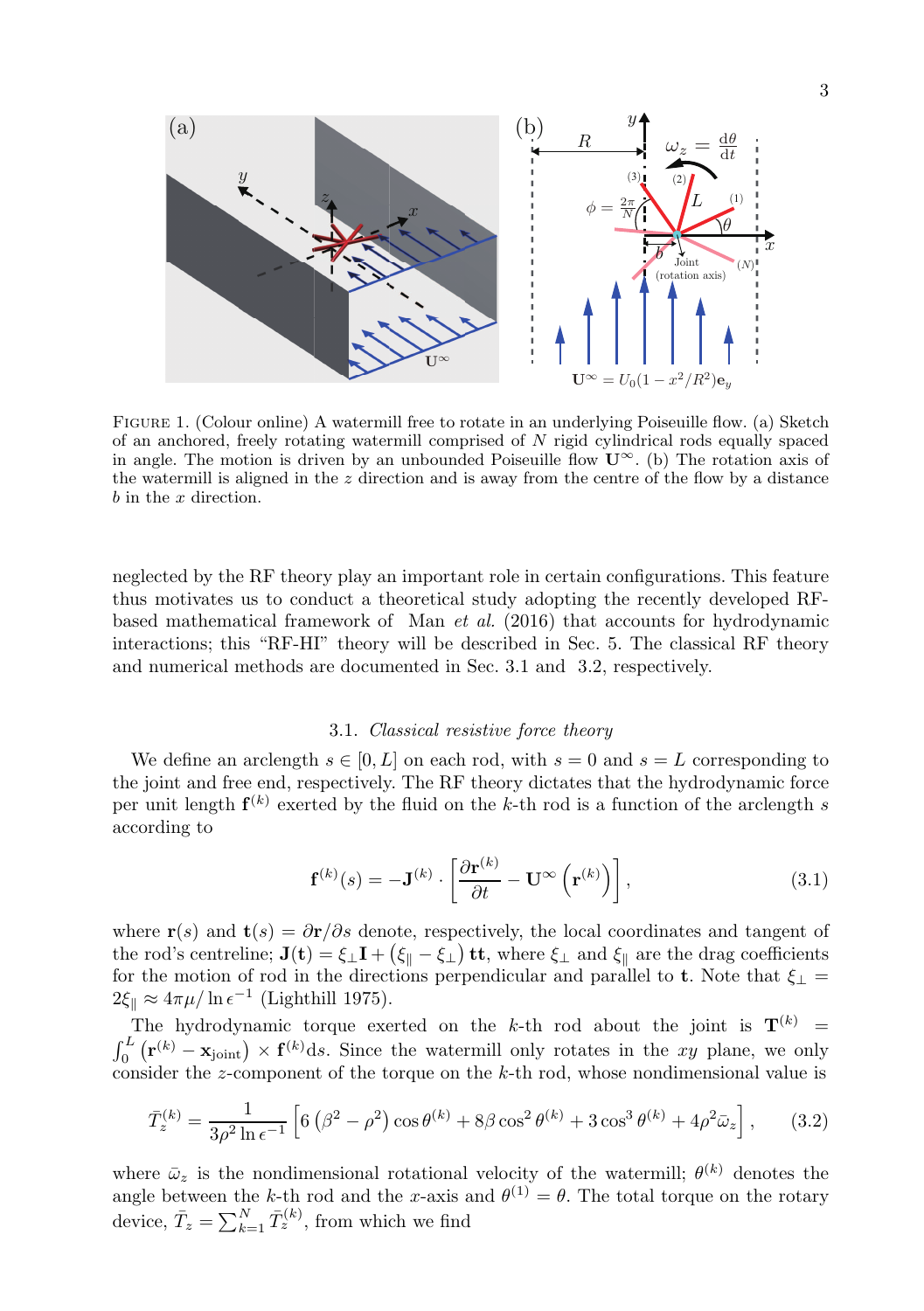$$
3\rho^2 \left(\ln \epsilon^{-1}\right) \bar{T}_z = \sum_{k=1}^N \left\{ \left[ 6\left(\beta^2 - \rho^2\right) + \frac{9}{4} \right] \cos \theta^{(k)} + 4\beta \cos 2\theta^{(k)} + \frac{3}{4} \cos 3\theta^{(k)} \right\} + 4N\left(\beta + \rho^2 \bar{\omega}_z\right).
$$
 (3.3)

Since the rods are equally spaced on a circle, we use the properties of roots of unity (detailed in appendix A) to obtain that

$$
\sum_{k=1}^{N} \cos \theta^{(k)} = \begin{cases} \cos \theta, & N = 1 \\ 0, & N \ge 2, \end{cases}
$$
 (3.4)

$$
\sum_{k=1}^{N} \cos 2\theta^{(k)} = \begin{cases} \cos 2\theta, & N = 1\\ 2 \cos 2\theta, & N = 2\\ 0, & N \geqslant 3, \end{cases}
$$
(3.5)

and

$$
\sum_{k=1}^{N} \cos 3\theta^{(k)} = \begin{cases} \cos 3\theta, & N = 1\\ 0, & N = 2\\ 3\cos 3\theta, & N = 3\\ 0, & N \ge 4, \end{cases}
$$
(3.6)

so that the total torque  $\bar{T}_z$  can be written as

$$
3\rho^{2}\left(\ln \epsilon^{-1}\right)\bar{T}_{z} = \begin{cases} \left[6(\beta^{2}-\rho^{2})+\frac{9}{4}\right]\cos\theta+4\beta\cos2\theta+\frac{3}{4}\cos3\theta+4(\beta+\rho^{2}\bar{\omega}_{z}), & N=1\\ 8\beta\cos2\theta+8(\beta+\rho^{2}\bar{\omega}_{z}), & N=2\\ \frac{9}{4}\cos3\theta+12(\beta+\rho^{2}\bar{\omega}_{z}), & N=3\\ 4N(\beta+\rho^{2}\bar{\omega}_{z}), & N\geq 4. \end{cases}
$$
(3.7)

The rotational velocity of the freely rotating watermill can be obtained by applying the torque-free condition  $\bar{T}_z = 0$  and we find

$$
\bar{\omega}_z = \begin{cases}\n-\cos\theta[6(\beta^2 - \rho^2) + 8\beta\cos\theta + 3\cos^2\theta]/(4\rho^2), & N = 1 \\
-2\beta\cos^2\theta/\rho^2, & N = 2 \\
-[16\beta + 3\cos3\theta]/(16\rho^2), & N = 3 \\
-\beta/\rho^2, & N \ge 4.\n\end{cases}
$$
\n(3.8)

# 3.2. *Numerical methods*

To determine the rotational velocity of the watermill numerically, we carry out threedimensional direct numerical simulations (DNS) based on a commercial finite-element method (FEM) solver COMSOL. We have experience in performing COMSOL simulations for viscoelastic flows, e.g. Pak *et al.* (2012) where the propulsion of two touching rotating spheres in viscoelastic fluids was investigated and the numerical results were in excellent agreement with the asymptotic analysis in the small Deborah number regime. It is worth noting that prior studies of interacting slender bodies in viscous flows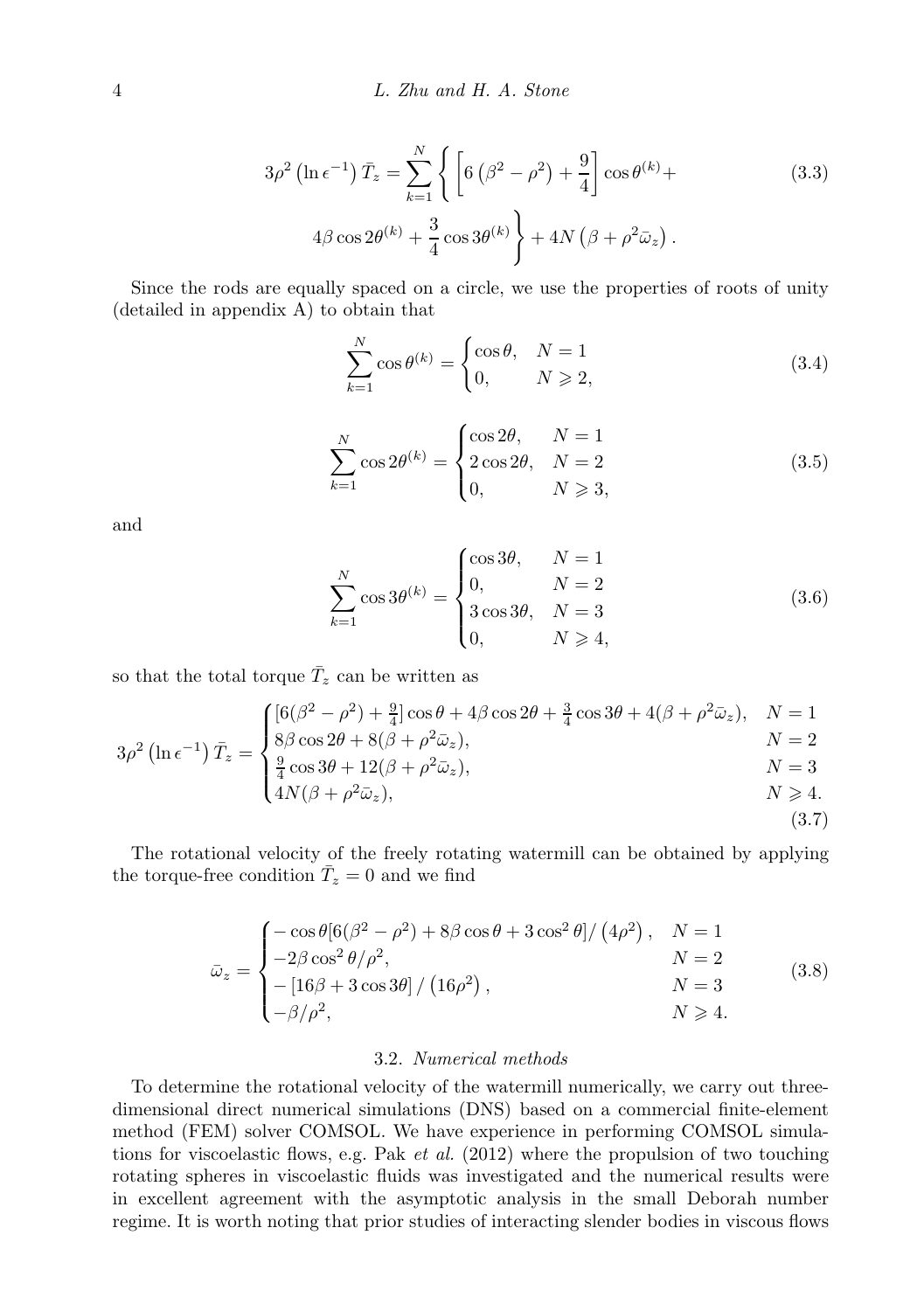have adopted other numerical implementations (Yamamoto & Matsuoka 1995; Ross & Klingenberg 1997; Saintillan & Shelley 2007; Nazockdast *et al.* 2017).

Since we assume that the Reynolds number  $Re = \rho_f U^{\infty} L/\mu$  is small  $(\rho_f$  denotes the fluid density), inertia effects are negligible, and we solve the nondimensional steady Stokes equations

$$
-\nabla \bar{p} + \nabla^2 \bar{\mathbf{u}} = \mathbf{0},\tag{3.9}
$$

$$
\nabla \cdot \bar{\mathbf{u}} = 0. \tag{3.10}
$$

For a channel flow, we impose a Dirichlet boundary condition (BC) with the Poiseuille flow profile in the inlet of the domain and a constant pressure BC at the outlet. Utilising the mirror symmetry of the setup, we only need to consider the upper half  $(z \geq 0)$  of the domain by applying a symmetry BC at the  $z = 0$  plane. We adopt the same symmetry BC at the  $z = H<sub>z</sub>/2$  plane, which effectively corresponds to an array of watermills equally spaced along the z direction by distance  $H_z$ . No-slip BCs are specified on the two lateral walls at  $x = \pm R$ . Since both the RF and RF-HI theories are derived for unbounded flows, i.e. without accounting for wall effects, the boundedness of the computational domain needs to be considered carefully for a reasonable comparison of the theoretical and numerical results. We choose the length  $H<sub>x</sub>$  of the domain equal to 100L. To mitigate the confinement effects of the lateral walls, the characteristic width of the channel flow  $\rho = 5$  is used in most of our cases. We have varied the distance  $H_z$  in the range  $\in [0.25, 4]$ L and find  $H_z = 2L$  is sufficiently large to guarantee that the hydrodynamic interaction between the watermill and its mirror image about the symmetry BC at  $z = H_z/2$  is negligible.

The BC imposed at position  $\mathbf{x}_w$  on the surface  $S_w$  of the watermill is

$$
\bar{\mathbf{u}}\left(\bar{\mathbf{x}}_w\right) = \bar{\omega}_z \mathbf{e}_z \times (\bar{\mathbf{x}}_w - \bar{\mathbf{x}}_{\text{joint}}),\tag{3.11}
$$

where  $\bar{\mathbf{x}}_{joint} = \beta \mathbf{e}_x$  denotes the nondimensional position of the joint of the watermill. Note that the rotational velocity  $\bar{\omega}_z$  is an unknown and it is solved together with the flow field  $(\bar{p}, \bar{u})$  by incorporating the constraint of zero hydrodynamic torque on the watermill

$$
\int_{S_w} (\bar{\mathbf{x}}_w - \bar{\mathbf{x}}_{\text{joint}}) \times [(-\bar{p}\mathbf{I} + \nabla \bar{\mathbf{u}} + \nabla \bar{\mathbf{u}}^T) \cdot \mathbf{n}_w] dS = \mathbf{0},
$$
\n(3.12)

where  $\mathbf{n}_w$  denotes the unit normal vector on  $S_w$ .

The numerical setup is validated for a resistance and a mobility problem. For the resistance problem, we consider a cylindrical rod rotating at a constant velocity  $\omega e_z$ about one of its ends, with its revolution axis on the  $z = 0$  plane. The hydrodynamic torque  $T_z/\left(\mu\omega L^3\right)$  calculated numerically agrees well with the RF predictions for varying slenderness  $\epsilon$ , as shown in table 1. For the mobility problem, we consider the free rotation of a spheroid in a shear flow,  $\mathbf{U}^{\infty} = -\dot{\gamma}y\mathbf{e}_x$ , where the revolution axis of the spheroid is on the shear plane ( $z = 0$ ). We define  $2\kappa$  as the length of the axis of revolution scaled by the radius of a sphere with the same volume, and  $\alpha$  as the angle between the revolution axis and the x-axis. We compute the instantaneous rotational velocity  $\Omega = \Omega_z \mathbf{e}_z$  of the spheroid as a function of  $\kappa$  and  $\alpha$ , and validate the results against the analytical theory (Jeffery 1922),  $\Omega_z/\dot{\gamma} = 0.5 \left[1 - (\kappa^3 - 1)/(\kappa^3 + 1) \cos 2\alpha\right]$ . The comparison shown in table 2 shows a maximum discrepancy of below 1%.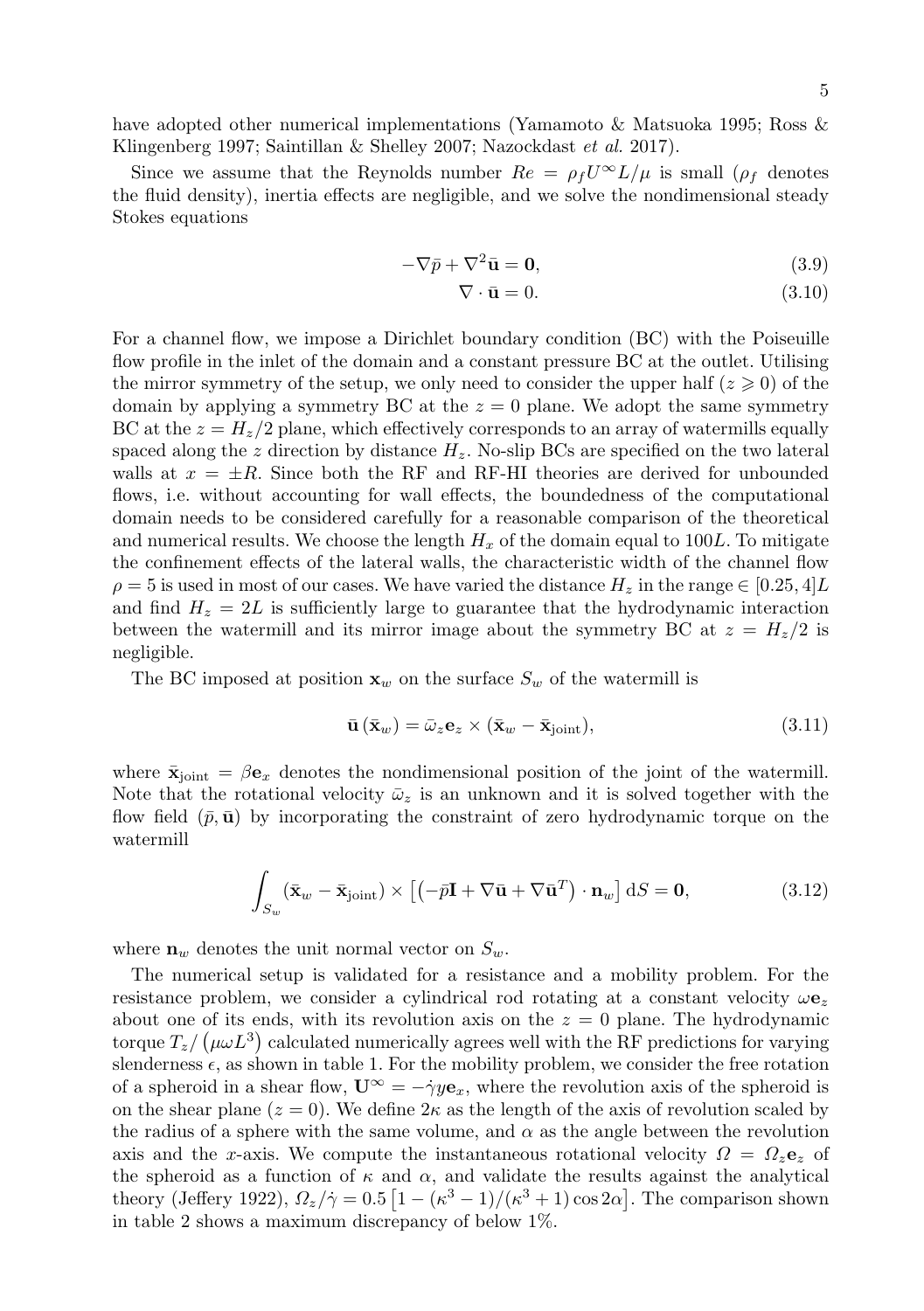|                                   |                                              |  | $\epsilon = 0.01$ $\epsilon = 0.02$ $\epsilon = 0.03$ $\epsilon = 0.04$ $\epsilon = 0.05$ |
|-----------------------------------|----------------------------------------------|--|-------------------------------------------------------------------------------------------|
| $T_z/\mu\omega L^3$ (RF theory)   | $0.9096$   1.0707   1.1946   1.3013   1.3983 |  |                                                                                           |
| $T_z/\mu \omega L^3$ (Simulation) |                                              |  | 1.3982                                                                                    |

TABLE 1. The nondimensional hydrodynamic torque  $\bar{T}_z = T_z / (\mu \omega L^3)$  exerted on a single rod of varying slenderness  $\epsilon$  which rotates about one of its ends at a prescribed rotational velocity  $\omega$  in the xy plane.

| $\kappa = 2$ (Prolate)               |                      | $\alpha = 0^{\circ}$ $\alpha = 30^{\circ}$ $\alpha = 60^{\circ}$ $\alpha = 90^{\circ}$ |                                                                   |        |
|--------------------------------------|----------------------|----------------------------------------------------------------------------------------|-------------------------------------------------------------------|--------|
| $\Omega_z/\dot{\gamma}$ (Theory)     | 0.1111               | 0.3056                                                                                 | 0.6944                                                            | 0.8889 |
| $\Omega_z/\dot{\gamma}$ (Simulation) | 0.1055               | 0.3025                                                                                 | 0.6974                                                            | 0.8945 |
| $\kappa = 0.6$ (Oblate)              | $\alpha = 0^{\circ}$ |                                                                                        | $\alpha = 30^{\circ}$ $\alpha = 60^{\circ}$ $\alpha = 90^{\circ}$ |        |
| $\Omega_z/\dot{\gamma}$ (Theory)     | 0.8224               | 0.6612                                                                                 | 0.3388                                                            | 0.1776 |
| $\Omega_z/\dot{\gamma}$ (Simulation) | 0.8293               | 0.6646                                                                                 | 0.3354                                                            | 0.1705 |

TABLE 2. The nondimensional rotational velocity  $\Omega_z/\dot{\gamma}$  of a prolate ( $\kappa = 2$ ) and an oblate  $(\kappa = 0.6)$  spheroid in shear flow  $\mathbf{U}^{\infty} = -\dot{\gamma}y\mathbf{e}_x$  as a function of the angle  $\alpha$  between its axis of revolution and the streamwise  $(x)$  direction. The theoretical results are from Jeffery (1922).

## 4. Results: RF without hydrodynamic interactions

4.1. *One individual rod:*  $N = 1$ 

We first investigate one rod and plot its instantaneous rotational velocity  $\bar{\omega}_z$  as a function of its orientation  $\theta$  in figure 2(a). The off-centre displacement  $\beta = 1/8$  is fixed, and three characteristic channel widths  $\rho = 2, 4$  and 6 are studied. In the most confined case  $\rho = 2$ , the RF results deviate with the DNS data when  $\theta = 0$ , where the rod is oriented towards the nearest lateral wall; the relative difference between the two is approximately 24%. This result is expected considering the rather strong confinement. When  $\rho = 4$  and 6, the maximum discrepancy between the RF and DNS results is below 10%. We thus conclude that the effect of this level of confinement can be neglected and will not be considered further.

We can consider  $d\theta/dt = \bar{\omega}_z(\theta)$  as a one-dimensional dynamical system and investigate the fixed points  $\theta_f$  satisfying  $\bar{\omega}_z(\theta_f) = 0$  and their stability. Noticing that  $\beta + 1 \leq \rho$  because the rod cannot penetrate the side walls and  $\cos \theta \in [-1, 1]$ , and using equation (3.8) we observe that  $[6(\beta^2 - \rho^2) + 8\beta \cos \theta + 3\cos^2 \theta] > 0$ . Therefore,  $\cos \theta_f = 0$  leads to the two fixed points  $\theta_f = \pi/2$ , i.e., the rod is aligned with the flow direction (figure 2(b)); and  $\theta_f = 3\pi/2$ , the rod is oriented opposite to the flow direction (figure 2(c)). Their stability are dictated by the sign of the slope  $d\bar{\omega}_z/d\theta|_{\theta_f}$ . We hence observe that the former/latter fixed point is stable/unstable because  $d\bar{\omega}_z/d\theta|_{\theta_f=\pi/2} < 0$  and  $d\bar{\omega}_z/d\theta|_{\theta_f=\pi/2} > 0$  as also is indicated in figure  $2(a)$ . We conclude that the watermill consisting of one rod will adopt a steady equilibrium position in the channel flow.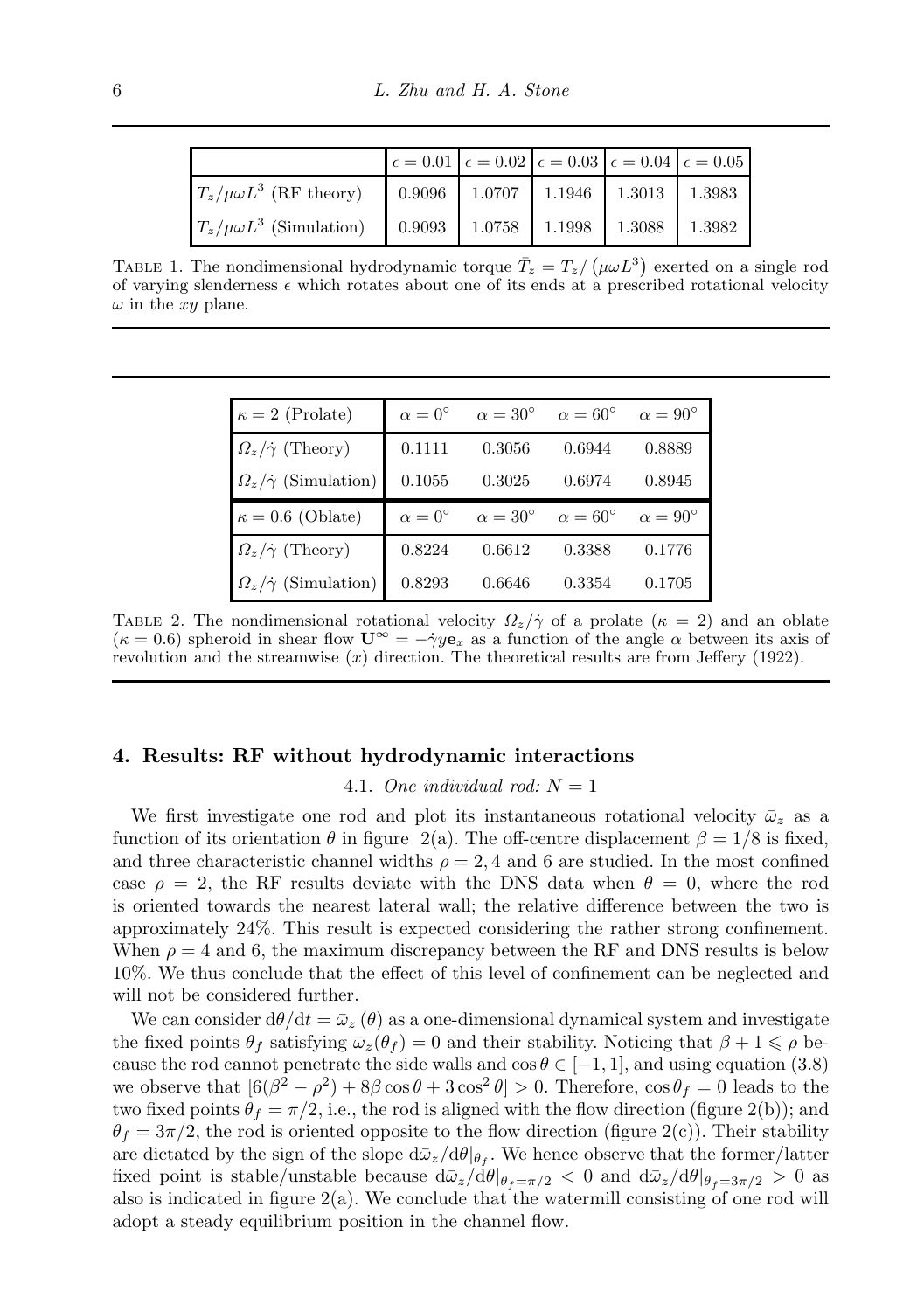

FIGURE 2. (Colour online) (a) Instantaneous rotational velocity  $\bar{\omega}_z$  of a single rod with an off-centre displacement  $\beta = 1/8$  in a channel flow. Empty and solid symbols denote, respectively the results of resistive theory (RF) and DNS for three characteristic widths of flow  $\rho = 2$  (circle),  $\rho = 4$  (diamond) and  $\rho = 6$  (square). The configurations of the rod corresponding to the fixed points  $\theta_f = \pi/2$  and  $\theta_f = 3\pi/2$  are depicted in (b) and (c), respectively.



FIGURE 3. (a) Instantaneous rotational velocity  $\bar{\omega}_z$  of a  $N = 2$  watermill with an off-centre displacement  $\beta = 1/8$  (diamond),  $\beta = 1/4$  (square) and  $\beta = 1/2$  (triangle) in a channel with a characteristic width  $\rho = 5$ . (b) and (c) indicate, respectively, the unstable  $(\theta \to \theta_f^-)$  and stable  $(\theta \to \theta_f^+)$  configurations of the half-stable fixed point  $\theta_f = \pi/2$ .

#### 4.2. *Two rods:* N = 2

We now consider a watermill consisting of two rods separated by  $\pi$ , which of course is equivalent to a single rod of length  $2L$  with its centre jointed at the rotation axis. The geometry has the rotational 2-fold symmetry about the joint and hence its rotational velocity preserves the periodicity  $\bar{\omega}_z(\theta) = \bar{\omega}_z(\theta + \pi)$ . Figure 3(a) shows  $\bar{\omega}_z(\theta)$  for  $\theta \in$  $[0, \pi]$  of the watermill displaced by three off-centre distances  $\beta$  for a fixed channel width  $\rho = 5$ . The rotational velocity reveals the mirror symmetry about  $\theta = \pi/2$ . This result is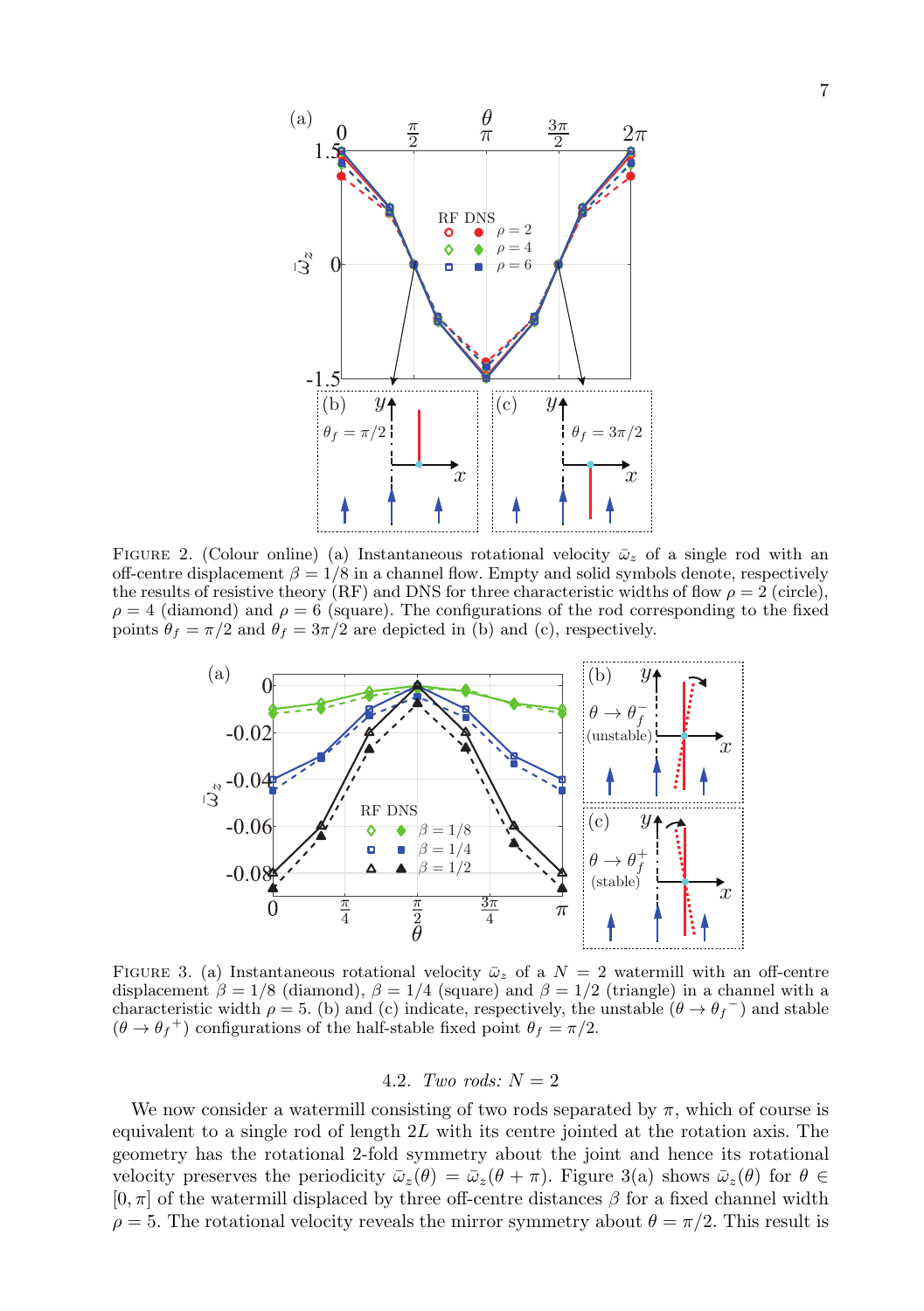indicated by the analytical expression equation (3.8) when  $N = 2$ , which also reflects the reversibility of the Stokes flow. The RF theory agrees reasonably well with the DNS data when the offset  $\beta = 1/4$  and 1/2; the  $\theta$ -averaged relative difference between the theory and DNS is around 14%. This difference however increases to 27% for  $\beta = 1/8$ , because the absolute value of  $\bar{\omega}_z$  becomes small and slight differences can introduce large relative deviations. It is worth noting that the slight asymmetry of the DNS data about  $\theta = \pi/2$ reveals the role of weak confinement captured by the simulations.

By setting  $\bar{\omega}_z(\theta_f) = 0$ , we identify the only fixed point  $\theta_f = \pi/2$  representing the configuration when two rods are perfectly aligned with the flow direction. Since the slope  $d\bar{\omega}_z/d\theta|_{\theta_f} = 0$ , this fixed point is neither stable or unstable, but is regarded as halfstable (Strogatz 2014), being unstable when  $\theta \to \theta_f^-$  (positive slope) and stable when  $\theta \to \theta_f^+$  (negative slope). The stability of this equilibrium position thus depends on the sign of perturbations: subject to a negative perturbation  $\delta\theta < 0$ , the system would rotate half a circle before it recovers to the equilibrium state (see figure  $3(b)$ ); otherwise, it is immediately stabilised to the equilibrium state (see figure  $3(c)$ ). In fact, this halfstability is in analogy with that of a prolate particle following Jeffery's orbit in the shear plane when the particle's axis of revolution is along the flow direction (Jeffery 1922). The results imply that the two-rod watermill cannot be used in practice for flow manipulation on demand.

### 4.3. *Three rods:* N = 3

We present the RF-based rotational velocity  $\bar{\omega}_z = -[16\beta + 3\cos(3\theta)]/16\rho^2$  (see equation  $(3.8)$ ) and its DNS counterpart in figure  $4(a)$  for a three-rod watermill. The solution is characterised by the 3-fold rotational symmetry about the joint, so the rotation of the watermill satisfies the periodic condition  $\bar{\omega}_z(\theta) = \bar{\omega}_z(\theta + 2\pi/3)$ . The agreement between the RF and DNS results is in general less favourable compared to the cases of  $N = 1$  and 2; the relative difference between them is about 23\%, 19\% and 20\% for  $\beta = 1/8$ , 1/4 and 1/2, respectively. When  $\beta = 1/2$ , the magnitude of  $\bar{\omega}_z$  is systematically underestimated by the RF theory. When  $\beta = 1/4$  or  $1/2$ ,  $\bar{\omega}_z$  is negative regardless of the watermill orientation  $\theta$ , so the watermill rotates continuously. However, when  $\beta = 1/8$ ,  $\bar{\omega}_z$  is positive only as  $\theta$  is close to  $\pi/3$ . In fact, the analytical expression indeed indicates that the fixed-point solutions satisfying  $\cos(3\theta) = -16\beta/3$  appear when  $\beta$  is less than or equal to a critical value  $\beta_* = 3/16$ ; otherwise when  $\beta > \beta_*, \bar{\omega}_z(\theta) < 0$  for any  $\theta$ . In the former case, we can identify only one fixed point  $\theta_f = [2\pi - \arccos(-16\beta/3)]/3$ and it is stable. The DNS results for  $\bar{\omega}_z$  reaches its maximum when  $\theta = \pi/3$ , which is consistent with the RF prediction. In figure 4(b), we plot  $\bar{\omega}_z|_{\theta=\pi/3}$  given by DNS as a function of the offset  $\beta$ . The results show that the critical offset is slightly above 1/8, qualitatively confirming the theoretical prediction  $\beta_* = 3/16$ . We conclude that in order to continuously rotate, a three-rod watermill needs to be placed a critical distance away from the flow centre.

### 4.4. *More than three rods:*  $N \geq 4$

An important observation from the simple RF theory is that as long as  $N \geq 4$ , the rotational velocity of the watermill  $\bar{\omega}_z = -\beta/\rho^2$  is independent of N or its orientation  $\theta$ (see equation (3.8)). This striking independence stems from the torque calculation that involves linear combinations of  $\cos \theta$ ,  $\cos 2\theta$  and  $\cos 3\theta$  as indicated by equation (3.7), which is the mathematical reason that leads to the  $N \geq 4$  threshold for a rotation speed independent of  $N$  (see appendix A for the details). This prediction is qualitatively confirmed by the comparison between the RF and DNS data in figure 5 for  $N \in [4, 9]$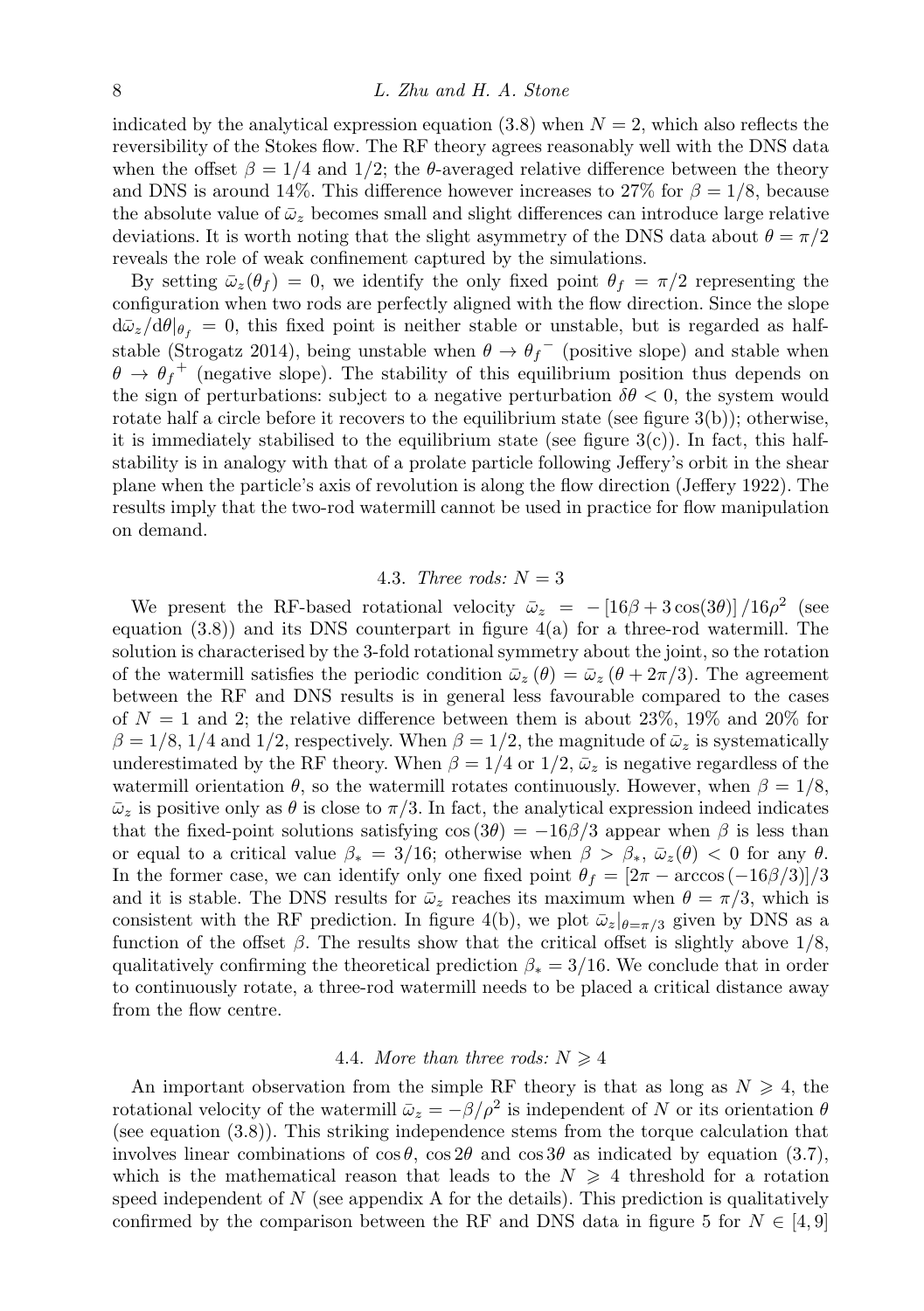

FIGURE 4. (Colour online) (a) Instantaneous rotational velocity  $\bar{\omega}_z$  of a  $N=3$  watermill with an off-centre displacement  $\beta = 1/8$  (diamond),  $\beta = 1/4$  (square) and  $\beta = 1/2$  (triangle) in a channel flow of a characteristic width  $\rho = 5$ . (b) DNS results of  $\bar{\omega}_z$  versus  $\beta$  for a fixed orientation  $\theta = \pi/3$ .



FIGURE 5. (Colour online) Instantaneous rotational velocity  $\bar{\omega}_z$  of a watermill with an off-centre displacement (a)  $\beta = 0.1$ , (b)  $\beta = 1/2$  and (c)  $\beta = 1$  in a channel with a characteristic width  $\rho = 5$ . The horizontal dashed line corresponds to the RF prediction  $\bar{\omega}_z = -\beta/\rho^2$  and the symbols represent the orientation-discrete DNS results for the watermill consisting of  $N = 4$  (cross), 5 (square), 6 (star), 7 (diamond), 8 (circle) and 9 (triangle) rods.

with three off-centre distances  $\beta = 0.1, 1/2$  and 1. Due to the periodicity of  $\bar{\omega}_z$  in  $\theta$ , as demonstrated in the previous sections, the rotational velocity is plotted versus  $\theta/\phi$  to ease the comparison between different  $N$ . Figure 5 shows that the RF results agree with the numerical data qualitatively. Compared to the independence of  $\bar{\omega}_z$  on  $\theta$  predicted by RF, the DNS suggests that  $\bar{\omega}_z$  exhibits weak dependence on the orientation  $\theta$  at  $\beta = 0.1$  while its variation in  $\theta$  is negligible at  $\beta = 1/2$  and 1. We also observe that the RF theory underestimates  $\bar{\omega}_z$  systematically compared to the DNS data, resulting in a relative difference of around 30%. Another important observation is that the magnitude of  $\bar{\omega}_z$  increases in general with the number N of rods.

We infer that the underestimation of RF theory might be attributed to its lack of accounting for the inter-rod hydrodynamic interactions, which promotes the rotation of the watermill. Intuitively, the hydrodynamic interactions depend significantly on the separation distance (indicated by  $\phi$ ) between every two successive rods and hence it should become stronger with decreasing  $\phi$  (increasing N). This intuition might also explain the positive relation between  $\bar{\omega}_z$  and N that is unaccounted for by the RF theory. We address these ideas further in the next section.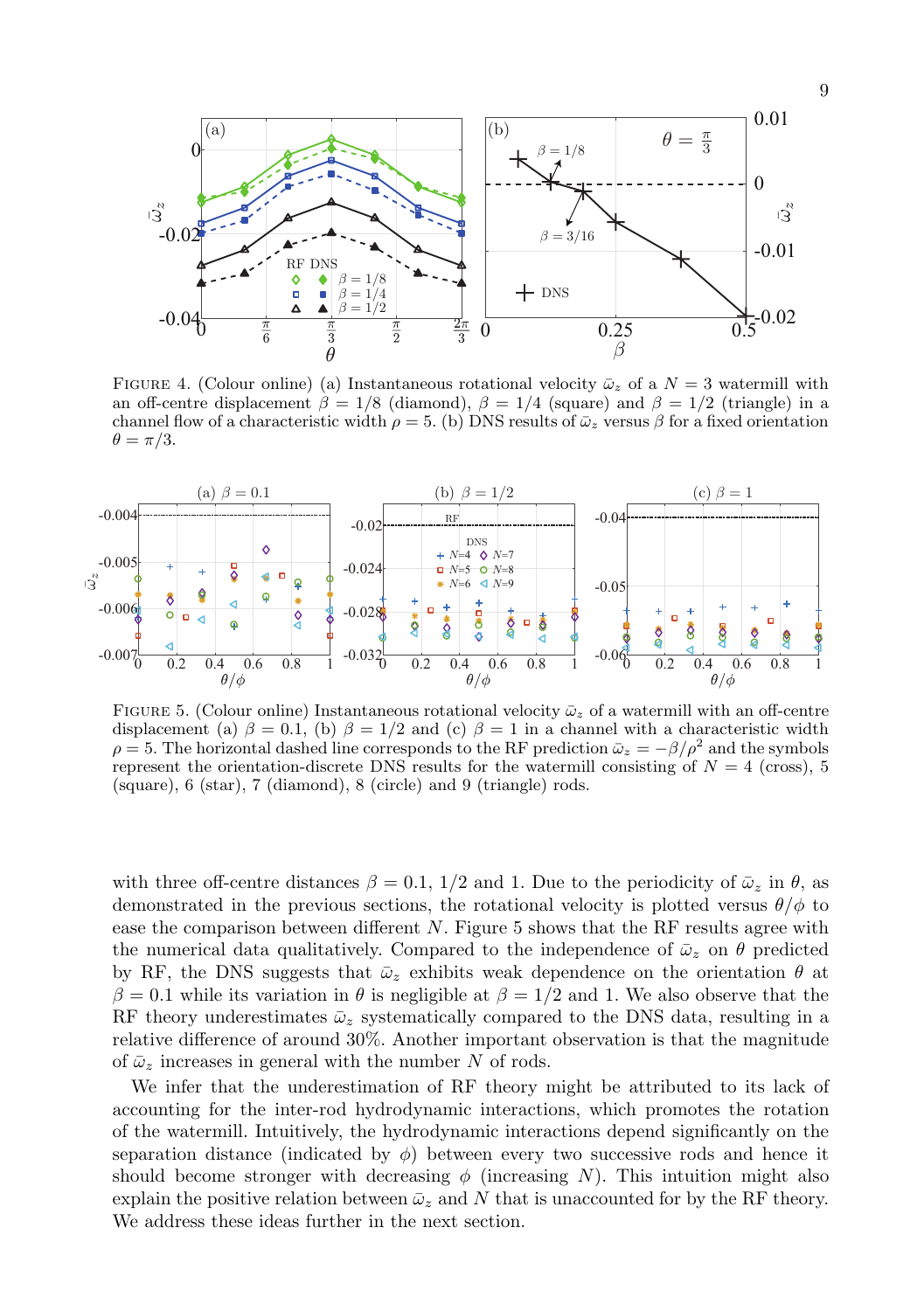

Figure 6. (Colour online) Sketch of two interacting rods/filaments. (a) The configuration of two filaments studied by Man *et al.* (2016), where the dashed lines denote their initial, undeformed states. The rods are aligned (b) in the  $e_{bi} = e_y$  direction and (c) in an arbitrary direction  $\mathbf{e}_{bi} = \cos \theta \mathbf{e}_x + \sin \theta \mathbf{e}_y$ ; the dashed arrow indicates the internal bisector of the two rods. (d): the configuration of three rods.

# 5. RF considering hydrodynamic interactions

#### 5.1. *Theoretical framework*

The above results suggest that there are configurations where it is important to take hydrodynamic interactions into account in order to provide a more accurate prediction of the rotational velocities than the classical RF theory. As far as we know, theoretical efforts have been reported to address the hydrodynamic interactions between a slender body and a wall (Mestre 1973; Russel *et al.* 1977; Barta & Liron 1988) or two walls (Katz 1974). Based on the classical RF theory, we hereby make an attempt by utilising a theoretical framework Man *et al.* (2016) recently developed for two interacting weakly deformable filaments that are in parallel in their relaxed state (see figure  $6(a)$ ). As a first step, we will consider a simplified configuration rather than the original setup, focusing on two or three rods, *i.e.*  $N \leq 3$ ; further, the separation angle  $\phi$  is independent of N and is tuned arbitrarily to be much smaller than  $2\pi/N$ , in contrast to the value  $\phi = 2\pi/N$  of the original setup.

We start with a two-rod watermill and consider the limit that  $\epsilon \ll \phi \ll 1$  (see figure  $6(b)$  and  $(c)$ ). This limit indicates first that the two rods are approximately parallel, *viz.*  $\mathbf{t}^{(1)} \approx \mathbf{t}^{(2)} \approx \mathbf{e}_{bi}$ , where  $\mathbf{e}_{bi}$  is the orientation of their internal bisector; second, their typical separation distance  $h \sim L\phi$  is much smaller than L but much larger than the radius a, namely  $a \ll h \ll L$ . Note that in the near-hinge segment with sufficiently small arclength  $s \leq a$ , the latter approximation is violated. However, the introduced errors of computing the corresponding hydrodynamic torque is rather limited, because of the very small prefactor, namely the distance s away from the hinge.

The hydrodynamic force per unit length  $f^{(k)}$  exerted by the fluid on the two rods is

$$
\mathbf{f}^{(1)} - \mathbf{J}^{(1)} \cdot \mathbf{v}^{(2) \to (1)} = -\mathbf{J}^{(1)} \cdot \left[ \frac{\partial \mathbf{r}^{(1)}}{\partial t} - \mathbf{U}^{\infty} (\mathbf{r}^{(1)}) \right], \tag{5.1a}
$$

$$
\mathbf{f}^{(2)} - \mathbf{J}^{(2)} \cdot \mathbf{v}^{(1) \to (2)} = -\mathbf{J}^{(2)} \cdot \left[ \frac{\partial \mathbf{r}^{(2)}}{\partial t} - \mathbf{U}^{\infty} (\mathbf{r}^{(2)}) \right],
$$
 (5.1*b*)

where  $\mathbf{v}^{(2) \to (1)}$  denotes the velocity induced by the 2-nd rod to the 1-st rod. Following Man *et al.* (2016), we first assume that the orientation of the two rods  $e_{bi}$  is parallel with  $\mathbf{e}_y$  (see figure 6(b)). The induced velocity  $\mathbf{v}^{(2)\to(1)}$  can be integrated asymptotically in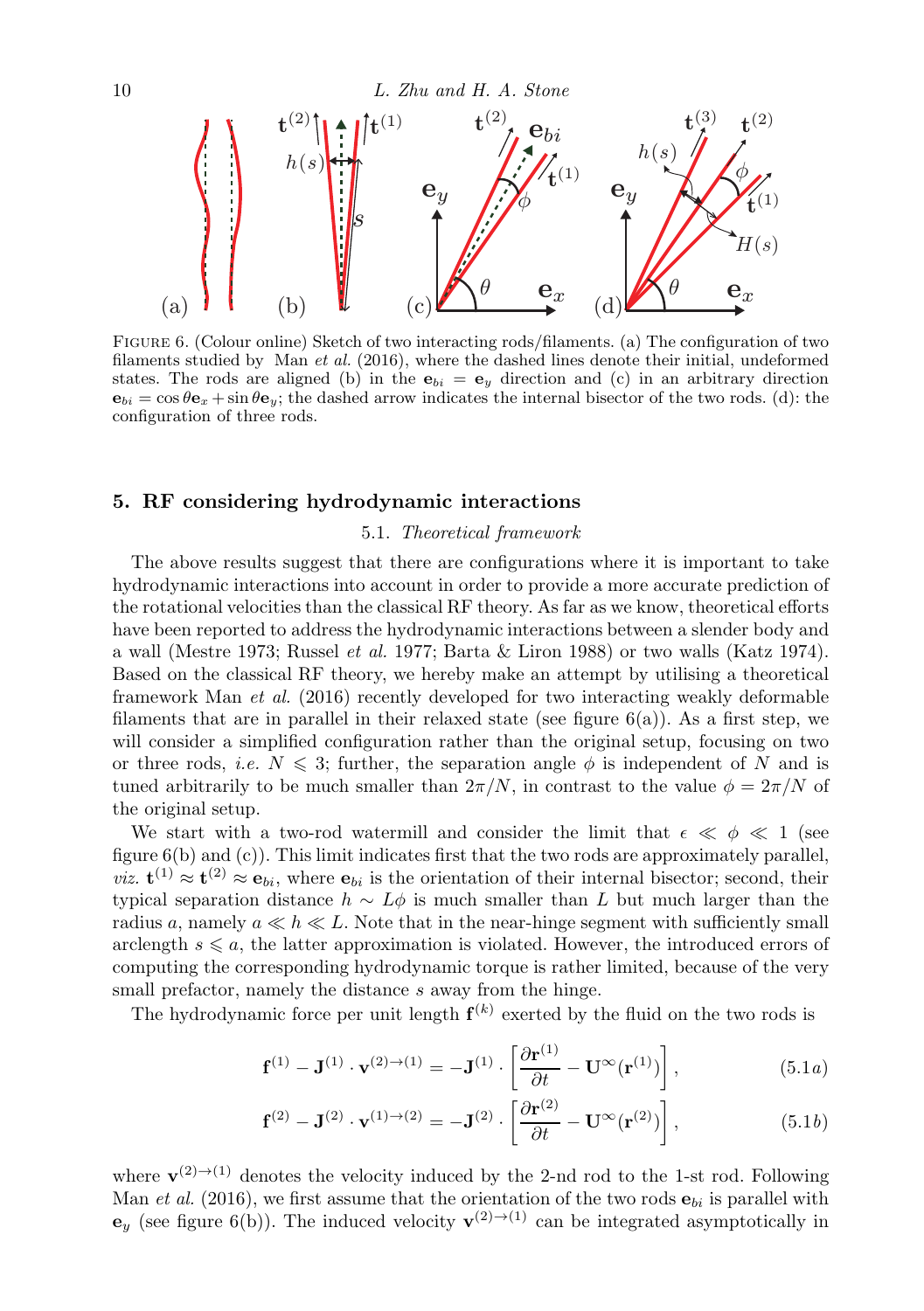the limit of  $a \ll h \ll L$  (Man *et al.* 2016),

$$
\mathbf{v}^{(2)\to(1)} = \frac{1}{4\pi\mu} \ln\left(\frac{h(s)}{L}\right) (\mathbf{I} + \mathbf{e}_y \mathbf{e}_y) \cdot \mathbf{f}^{(2)}(s),\tag{5.2}
$$

where  $h(s) = r^{(1)}(s) - r^{(2)}(s)$  denotes the local displacement vector between the two points  $\mathbf{r}^{(1)}(s)$  and  $\mathbf{r}^{(2)}(s)$  on the rods' centrelines, and  $h(s) = |\mathbf{h}(s)| = 2s \sin(\phi/2)$ . We will retain the functional form with the sine, so as to possibly see whether this approach might work for large  $\phi$  values, though recognise that the self-consistency for small  $\phi$ implies  $\sin(\phi/2) \sim \phi/2$ .

Because  $\mathbf{t}^{(1)} \approx \mathbf{t}^{(2)} \approx \mathbf{e}_y$ , we obtain  $\mathbf{J}^{(1)}(\mathbf{t}^{(1)}) \approx \mathbf{J}^{(2)}(\mathbf{t}^{(2)}) \approx \mathbf{J}(\mathbf{e}_y) = \xi_{\perp} (\mathbf{I} - \mathbf{e}_y \mathbf{e}_y/2)$ . Thus, the force density involving the induced velocity can be reformulated as

$$
-\mathbf{J}^{(1)} \cdot \mathbf{v}^{(2)\to(1)} = \lambda \left( s \right) \mathbf{f}^{(2)},\tag{5.3}
$$

where  $\lambda(s) = \ln(h(s)/L)/\ln \epsilon$ . An important observation is that equation (5.3) does not depend on the orientation  $e_{bi}$  of the two rods. Because of this independence from  $e_{bi}$ , by considering a general orientation  $\mathbf{e}_{bi} = \cos \theta \mathbf{e}_x + \sin \theta \mathbf{e}_y$  (see figure 6(c)), we can always rewrite equation (5.1) and obtain a linear system with its left-hand side independent of  $\theta$  as

$$
\mathbf{f}^{(1)} + \lambda(s)\mathbf{f}^{(2)} = -\mathbf{J}^{(1)} \cdot \left[ \frac{\partial \mathbf{r}^{(1)}}{\partial t} - \mathbf{U}^{\infty}(\mathbf{r}^{(1)}) \right],
$$
 (5.4*a*)

$$
\mathbf{f}^{(2)} + \lambda(s)\mathbf{f}^{(1)} = -\mathbf{J}^{(2)} \cdot \left[ \frac{\partial \mathbf{r}^{(2)}}{\partial t} - \mathbf{U}^{\infty}(\mathbf{r}^{(2)}) \right]. \tag{5.4b}
$$

We note that equation (5.4) is slightly different from equation (25) of Man *et al.* (2016). In their work, they aimed to model two flexible filaments initially undeformed and oriented parallel to the  $e_y$  direction (see figure 6(a)). Once deformed, they become slightly misaligned, and  $\mathbf{t}^{(k)}(s)$  and  $\mathbf{J}^{(k)}(\mathbf{t}^{(k)}(s))$ , with  $k = 1, 2$ , on their centrelines, both vary with the arclength s. Adopting the long-wavelength approximation,  $\mathbf{J}^{(k)} \approx \mathbf{J}^{(k)} (\mathbf{e}_y)$ is assumed; that said, they took the initial direction  $e_y$  of the filaments to approximately calculate  $J^{(k)}$ , neglecting the influence of deformation. Similar to Man *et al.* (2016), we compute  $J^{(k)}$  on the left-hand side of equation (5.1) based on  $e_{bi}$ , the approximate orientation of the two rods, hence we have  $\mathbf{J}^{(k)} \approx \mathbf{J}^{(k)} (\mathbf{e}_{bi})$ . This step facilitates the expression of  $-\mathbf{J}^{(k)}\cdot\mathbf{v}^{(j)\to(k)}$  as a function of local force density  $\mathbf{f}^{(j)}$ , with  $k \neq j$ . Therefore, maintaining generality in geometry, the orientations of our rigid rods  $\mathbf{t}^{(k)}$  are well defined as

$$
\mathbf{t}^{(1)} = \cos(\theta - \phi/2)\mathbf{e}_x + \sin(\theta - \phi/2)\mathbf{e}_y,
$$
  

$$
\mathbf{t}^{(2)} = \cos(\theta + \phi/2)\mathbf{e}_x + \sin(\theta + \phi/2)\mathbf{e}_y,
$$
 (5.5)

which are used to compute  $J^{(k)}(t^{(k)})$  on the right-hand side of equation (5.1). These steps lead to a discrepancy in computing  $J^{(k)}$  on the left- and right-hand sides of equation (5.1), which vanishes asymptotically when  $\phi \to 0$ . In the small  $\phi$  limit, our derivations are consistent.

By inverting the matrix of equation (5.4), we obtain the force density  $f^{(k)}$ 

$$
\mathbf{f}^{(k)}(s) = -\frac{1}{1 - \lambda^2(s)} \left( \mathbf{J}^{(k)} \cdot \left[ \frac{\partial \mathbf{r}^{(k)}}{\partial t} - \mathbf{U}^{\infty}(\mathbf{r}^{(k)}) \right] - \lambda(s) \mathbf{J}^{(j)} \cdot \left[ \frac{\partial \mathbf{r}^{(j)}}{\partial t} - \mathbf{U}^{\infty}(\mathbf{r}^{(j)}) \right] \right), k \neq j.
$$
\n(5.6)

The above approach has been extended to the case of three rods (see figure  $6(d)$ ). By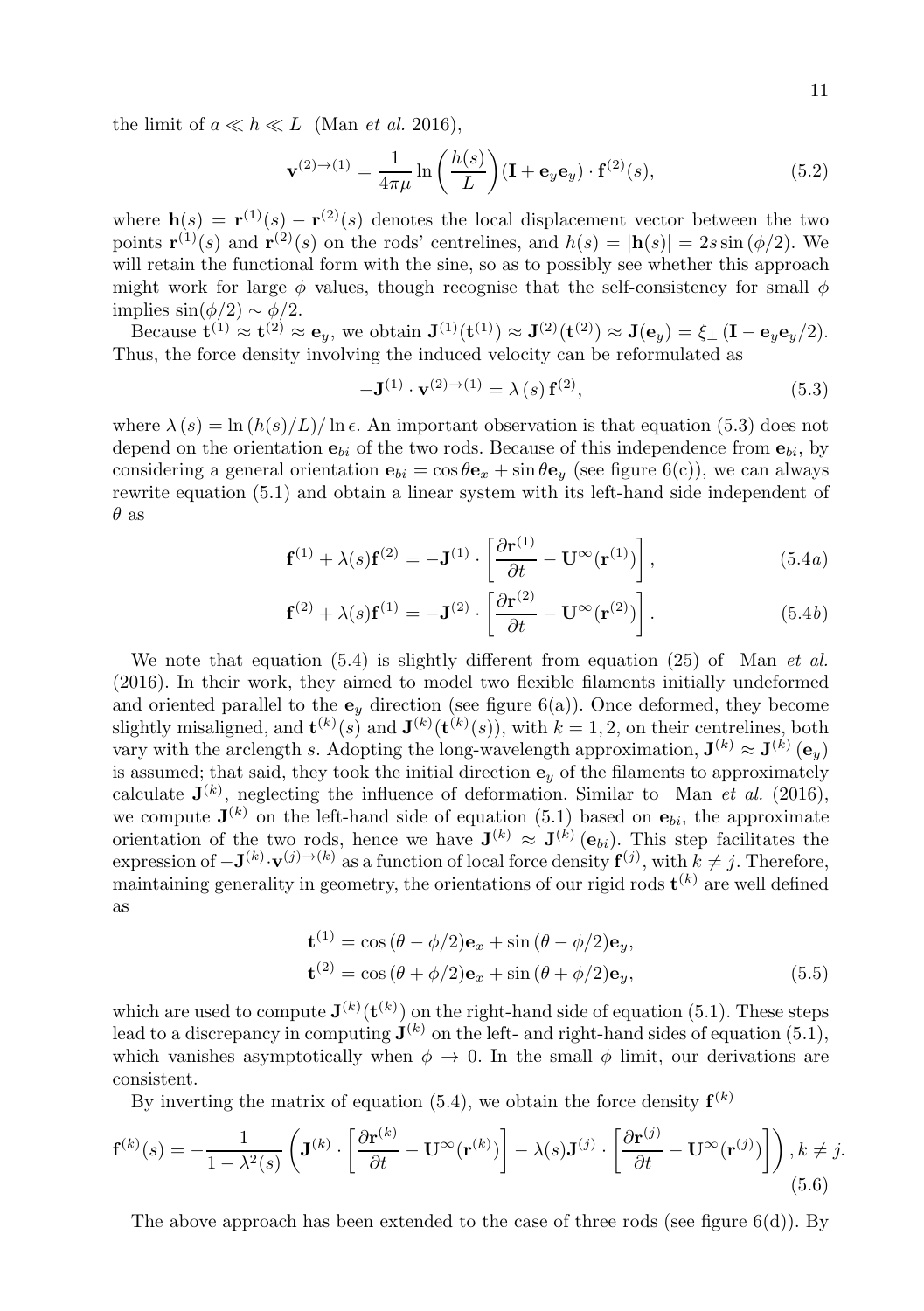considering the mutual hydrodynamic interactions between every pair of two rods, we obtain the linear system as

$$
\mathbf{f}^{(1)} + \lambda(s)\mathbf{f}^{(2)} + \Lambda(s)\mathbf{f}^{(3)} = -\mathbf{J}^{(1)} \cdot \left[\frac{\partial \mathbf{r}^{(1)}}{\partial t} - \mathbf{U}^{\infty}(\mathbf{r}^{(1)})\right],\tag{5.7a}
$$

$$
\mathbf{f}^{(2)} + \lambda(s)(\mathbf{f}^{(1)} + \mathbf{f}^{(3)}) = -\mathbf{J}^{(2)} \cdot \left[ \frac{\partial \mathbf{r}^{(2)}}{\partial t} - \mathbf{U}^{\infty}(\mathbf{r}^{(2)}) \right],
$$
 (5.7*b*)

$$
\mathbf{f}^{(3)} + \lambda(s)\mathbf{f}^{(2)} + \Lambda(s)\mathbf{f}^{(1)} = -\mathbf{J}^{(3)} \cdot \left[\frac{\partial \mathbf{r}^{(3)}}{\partial t} - \mathbf{U}^{\infty}(\mathbf{r}^{(3)})\right],
$$
 (5.7*c*)

where  $\Lambda(s) = \ln(H(s)/L)/\ln \epsilon$ , and  $H(s) = 2s \sin \phi$  denotes the distance between the centreline points  $\mathbf{r}^{(1)}(s)$  and  $\mathbf{r}^{(3)}(s)$  of the 1-st rod and 3-rd rod separated by 2 $\phi$ . Abbreviating  $\mathbf{J}^{(k)} \cdot [\partial \mathbf{r}^{(k)}/\partial t - \mathbf{U}^{\infty}(\mathbf{r}^{(k)})]$  by  $\mathbf{R}^{(k)}$ , we obtain the force densities as

$$
\mathbf{f}^{(1)} = \frac{(1 - \lambda^2)\mathbf{R}^{(1)} + \lambda(A - 1)\mathbf{R}^{(2)} + (\lambda^2 - A)\mathbf{R}^{(3)}}{(1 - A)(2\lambda^2 - A - 1)},
$$
(5.8*a*)

$$
\mathbf{f}^{(2)} = \frac{(A+1)\mathbf{R}^{(2)} - \lambda(\mathbf{R}^{(1)} + \mathbf{R}^{(3)})}{2\lambda^2 - A - 1},
$$
\n(5.8*b*)

$$
\mathbf{f}^{(3)} = \frac{(\lambda^2 - A)\,\mathbf{R}^{(1)} + \lambda(A - 1)\mathbf{R}^{(2)} + (1 - \lambda^2)\,\mathbf{R}^{(3)}}{(1 - A)\,(2\lambda^2 - A - 1)}.\tag{5.8c}
$$

#### 5.2. *Results: Resistance problems*

We start with the resistance problems. We consider a quiescent environment, where two or three rods rotate in the xy plane about the joint at a prescribed rotational velocity  $\omega$ . The nondimensional hydrodynamic torque  $T_z/(\mu\omega L^3)$  exerted on one rod is computed by RF, RF-HI theory and DNS, and shown in figure 7. For two rods (figure 7(a)), we observe that when they get closer to each other, i.e.  $\phi$  decreases, the torque calculated by DNS decreases significantly. This implies the role of hydrodynamic interactions to reduce the hydrodynamic resistances. The RF theory cannot predict any hydrodynamic interactions, while the RF-HI predictions agree with the DNS data very well when  $\phi \leq \pi/24$ . At the smallest separation angle,  $\phi = \pi/36$ , the relative errors of the RF and RF-HI predictions are 68% and 0.3%, respectively. Increasing  $\phi$ , the RF-HI theory deviates from the DNS data, which is expected considering the  $\phi \rightarrow 0$  asymptotic limit in which the RF-HI theory is derived. When  $\phi = \pi/3$ , the relative errors of the RF and RF-HI predictions are 11% and 8%; the RF-HI theory fails to improve the prediction significantly.

In the case of three rods (figure  $7(b)$ ), the DNS data shows that the torque on the middle rod is less than that on the side rods because the middle rod experiences stronger hydrodynamic interactions than the other two. The RF-HI theory well predicts the hydrodynamic interactions when  $\phi \leq \pi/12$ . For example, for the side rod, when  $\phi = \pi/36$ , the relative error is 87% for the RF prediction, which drops to 2% for the RF-HI prediction; when  $\phi = \pi/3$ , the errors for the two are 15% and 6%, respectively.

#### 5.3. *Results: Mobility problems*

Having demonstrated the resistance problems, we next address the mobility problems. Namely, for a freely rotating two/three-rod watermill subject to an ambient shear flow  $\mathbf{U}^{\infty} = \dot{\gamma} y \mathbf{e}_x$ , where  $\dot{\gamma}$  is the shear rate, we solve for its rotational velocity  $\omega_z$  based on the condition that the total hydrodynamic torque exerted on the watermill is zero. The rotation of the watermill depends on its orientation,  $\theta$ , defined here as the angle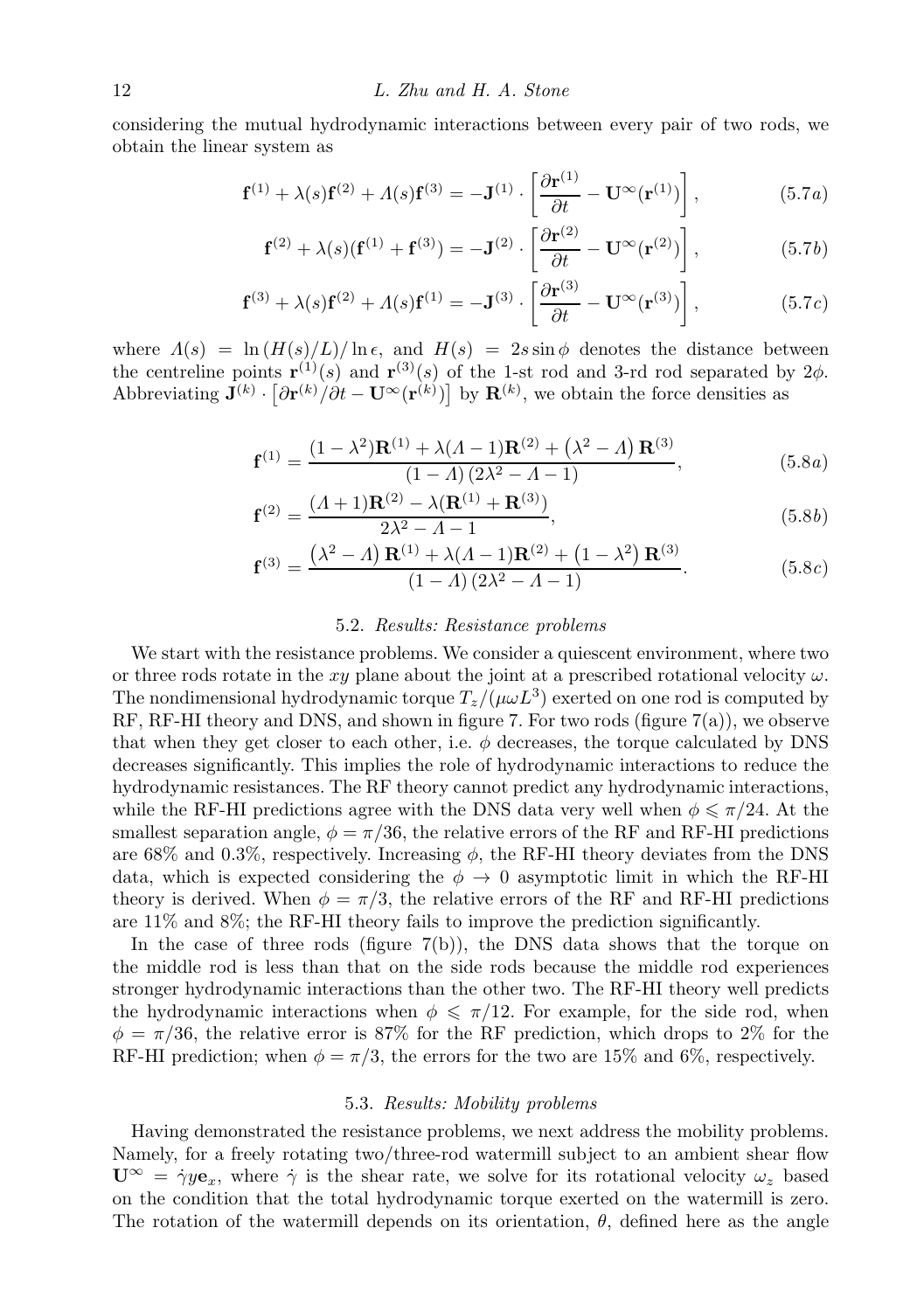

FIGURE 7. Nondimensional hydrodynamic torque  $T_z/(\mu \omega L^3)$  exerted on a single rod of a (a) two-rod and (b) three-rod watermill rotating in the xy plane at a prescribed velocity  $\omega$ . The torques computed by RF, RF-HI theory and DNS are shown versus the separation angle  $\phi$ . For three rods, solid/hollow symbols indicate the torques on the middle/side rod.

between the bisector of the two rods when  $N = 2$  or the middle rod when  $N = 3$  with respect to the x-axis (see figure 6(c) and (d)). For two orientations  $\theta = 0$  and  $\pi/2$ , the nondimensional rotational velocities  $\omega_z/\dot{\gamma}$  versus the separation angle  $\phi$  are shown in figure 8 for  $N = 2$  and figure 9 for  $N = 3$ . As expected from familiarity with the Jeffery orbit of a rigid rod subject to a shear flow (Jeffery 1922), in both cases, the watermill rotates faster when it is aligned with the shear direction  $(\theta = \pi/2)$  than when it is aligned with the flow direction ( $\theta = 0$ ). This feature can be explained by decomposing the shear flow by a clockwise rotational flow and a planar hyperbolic flow that stretches (resp. compresses) fluid elements in the  $x = y$  (resp.  $x = -y$ ) direction. Indeed, Jeffery (1922) determined that a single rod under shear attained its maximum rotational velocity  $|\omega_z| = \dot{\gamma}$  at  $\theta = \pi/2$  and minimum  $|\omega_z| = 0$  at  $\theta = 0$ . Figure 8 shows that in the  $\phi \to 0$ limit, the two rods merge to one whose rotational velocity indeed approaches these two extremes. With increasing  $\phi$ , the two rods located at  $\theta = 0$  begin to move away from the low rotation region and hence  $|\omega_z|$  increases with  $\phi$ ; its decrease with  $\phi$  when they are located at  $\theta = \pi/2$  can be explained likewise. The RF theory deviates with the DNS data considerably for all of the  $\phi$  values, while the RF-HI agrees with the DNS data when  $\phi \leq \pi/24$  but otherwise exhibits limited improvement over RF. More specifically, when  $\theta = 0$ , the relative errors of the RF and RF-HI predictions for  $\phi = \pi/36$  are 78% and 0.5%, respectively; they become 34% and 24% for  $\phi = \pi/4$ . The physical picture for  $N = 3$  presented in figure 9 resembles that of  $N = 2$ ; a notable difference is that the agreement between the RF-HI theory and DNS data has improved, which does not degrade significantly with  $\phi$  until  $\phi \geqslant 5\pi/24$ .

We finally present in figure 10 the rotational velocities  $\bar{\omega}_z$  versus  $\phi$  of a two-rod watermill oriented at (a)  $\theta = 0$ , (b)  $\theta = \pi/3$  and (c)  $\theta = 5\pi/6$  in a channel flow with a characteristic width  $\rho = 5$  and off-centre displacement  $\beta = 1$ . For all the orientations, the magnitude of  $\bar{\omega}_z$  increases with the decreasing  $\phi$ . Both the RF and RF-HI theories predict such a trend and agree with the DNS data: when  $\theta = 0$ , the relative errors of the RF and RF-HI predictions for  $\phi = \pi/36$  are 15% and 11%, respectively; they are 19% and 13% for  $\phi = \pi/4$ . Overall, the RF-HI theory makes a limited improvement over the RF counterpart. The results of a three-rod watermill are similar to this two-rod case and hence are not reported here.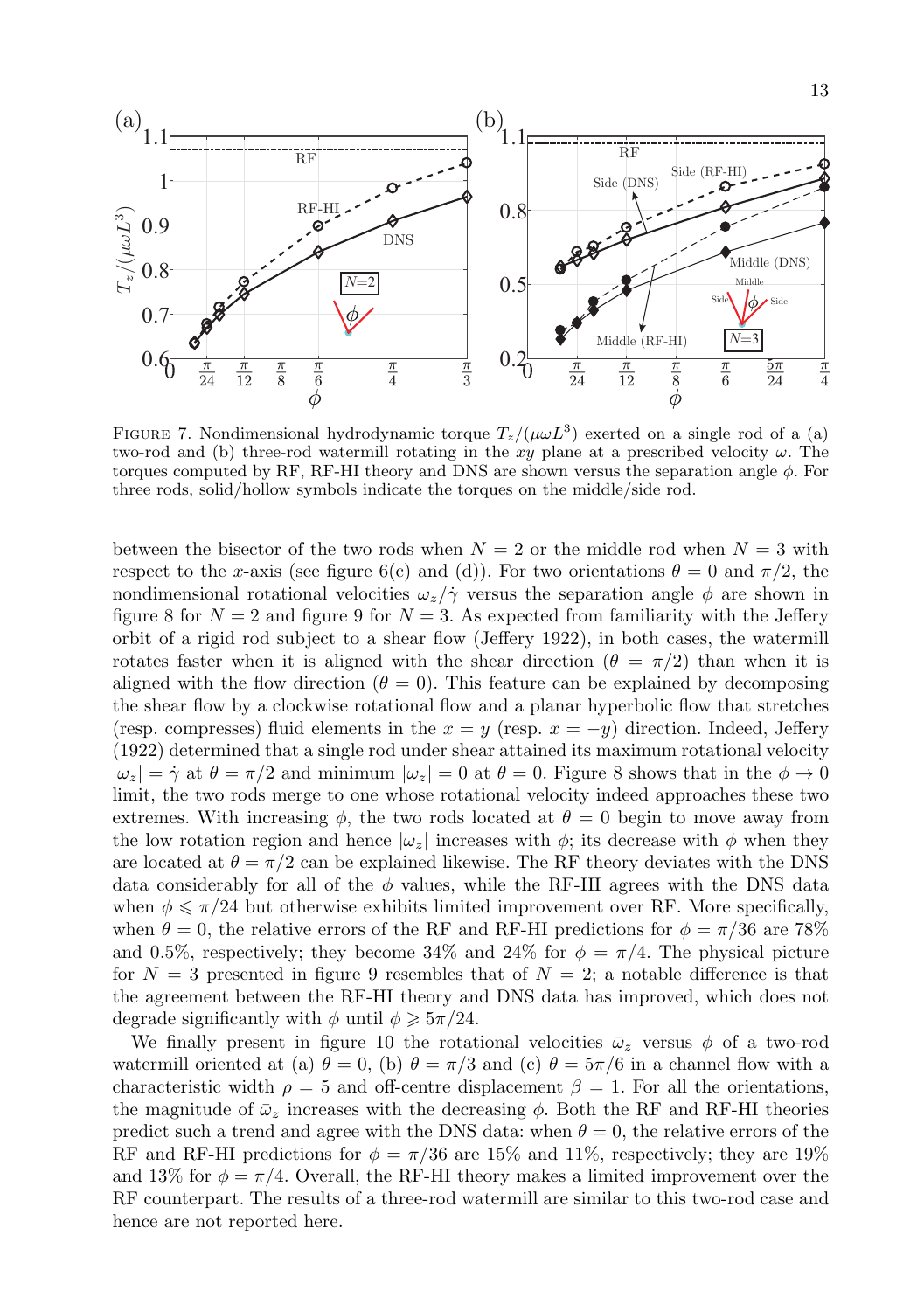14 *L. Zhu and H. A. Stone*



FIGURE 8. The instantaneous nondimensional rotational velocity  $|\omega_z|/\dot{\gamma}$  of a shear-driven two-rod watermill oriented at (a)  $\theta = 0$  and (b)  $\theta = \pi/2$ , as a function of the separation angle  $\phi$ . The DNS data, RF-HI and RF predictions are compared.



FIGURE 9. The instantaneous nondimensional rotational velocity  $|\omega_z|/\dot{\gamma}$  of a shear-driven three-rod watermill oriented at (a)  $\theta = 0$  and (b)  $\theta = \pi/2$ , as a function of the separation angle  $\phi$ . The DNS data, RF-HI and RF predictions are compared.

# 6. Conclusions and discussions

Electrically or magnetically driven rotary components are commonly applied in microfluidic devices for pumping and mixing. In this work, we have performed a theoretical and computational study on the hydrodynamics of an anchored watermill as a model passive rotary microfluidic element whose motion is created by the flow. This idea was already studied for configurations with a freely rotating cylinder in a flow (Day & Stone 2000). Our work for a watermill configuration is motivated by the recent experiments of Moon *et al.* (2015), which utilised the underlying flow alone to rotate microgears in a microfluidic channel.

We model the watermill as a collection of slender cylindrical rods (like paddles) jointed on a common end, focusing on its hydrodynamic behaviour in an unbounded low-Reynolds-number, pressure-driven flow. The classical RF theory linking the hydro-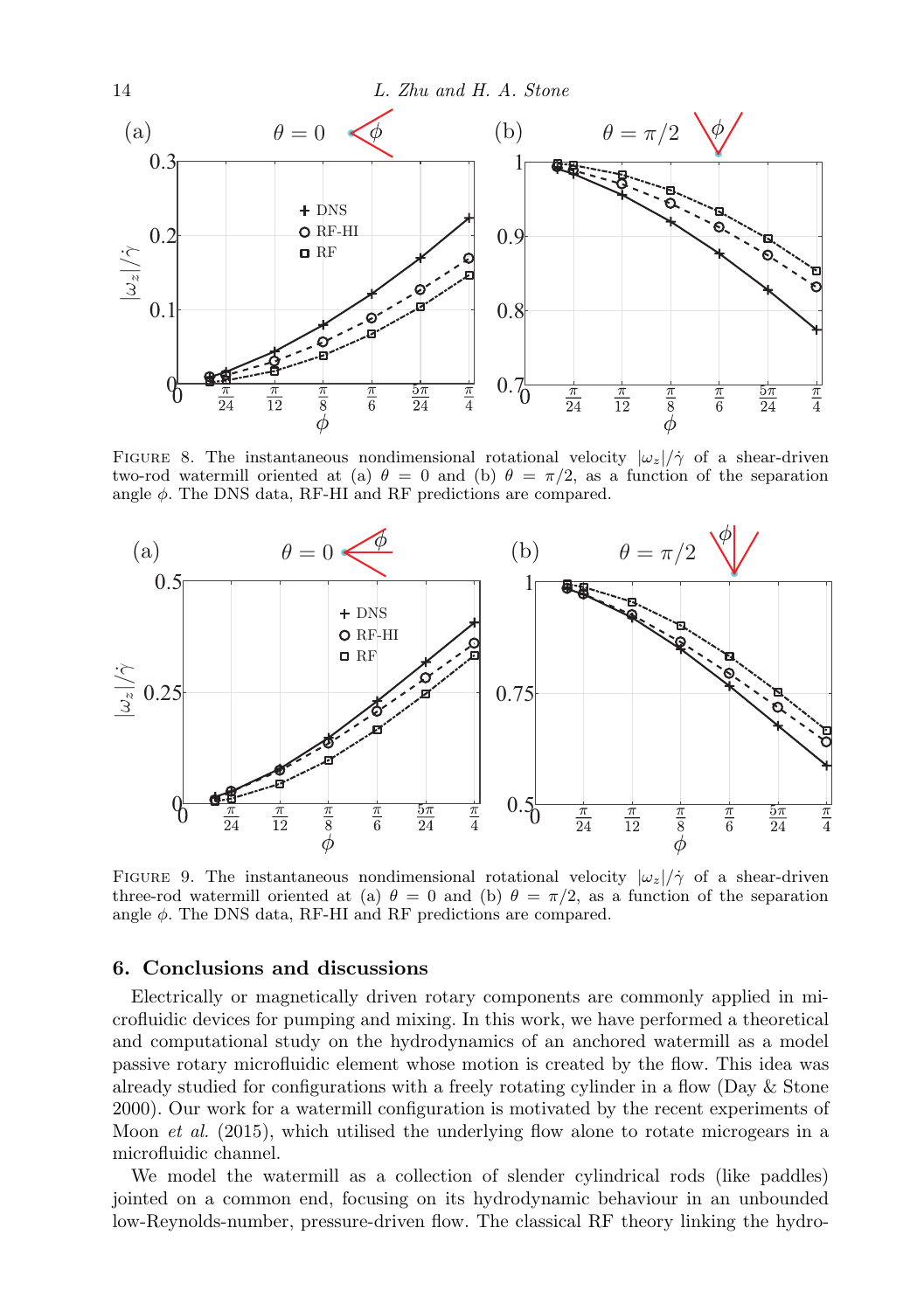

FIGURE 10. Similar to the setup as in figure 8, but subject to a channel flow (instead of shear flow) with a characteristic width  $\rho = 5$  and off-centre displacement  $\beta = 1$ , where the watermill is oriented at (a)  $\theta = 0$ , (b)  $\theta = \pi/3$  and (c)  $\theta = 5\pi/6$ .

dynamic forces on the rods and their velocities is used to find the relation between the hydrodynamic torque on the watermill and its rotational velocity. By employing the torque-free condition of the flow-rotated watermill, we obtain the rotational velocities as a function of the number N of rods, the off-centre displacement  $\beta$  and orientation θ of the watermill, and the characteristic width  $ρ$  of the channel flow. For  $N \leq 3$ , the rotational velocity  $\bar{\omega}_z(\theta) = d\theta/dt$  of the watermill is a function of its orientation  $\theta$ . By regarding  $\bar{\omega}_z(\theta)$  as a one-dimensional dynamical system, we have analysed its fixed points (indicating the equilibrium orientations of the watermill) and their stability. For  $N = 1$ , the single-rod watermill will adopt a stable equilibrium orientation that is aligned with the downstream flow direction. For  $N = 2$ , one half-stable fixed-point solution emerges, corresponding to the configuration that the two-rod watermill is parallel with the underlying flow. For  $N = 3$ , when it is placed close enough to the centre of the flow, the watermill is aligned with a stable equilibrium orientation; otherwise it keeps rotating in flow, implying the absence of fixed points when  $\beta$  is above a critical value. More interestingly, when  $N \geq 4$ , the rotational velocity  $\bar{\omega}_z = -\beta/\rho^2$  is independent of N and  $\theta$ . Namely, the watermill is able to rotate at a constant velocity as long as it is not exactly on the centreline of the Poiseuille flow. To the best of our knowledge, this striking independence has not been reported by the previous studies. We believe that these results will provide a fundamental yet practical guide for the future experimental implementation of such flow-driven rotary devices.

It is worth pointing that the independence of the rotational velocity predicted by the RF theory reveals the full rotational symmetry (that is of infinity order) as long as the geometry of the watermill exhibits a rotational symmetry of at least order four, see equation (3.8). We note that a referee pointed out this observation exemplifies how a lower-fold symmetry may lead to a subtle unexpectedly higher-fold symmetry and it is analogous to the full rotational symmetry of the moment of inertia (second moment) of a two-dimensional cross section characterised by a rotational symmetry of at least order three. We comment that the symmetry argument of our RF predictions applies only for this particular configuration and flow, and it holds only in the limit of no hydrodynamic interactions. The numerical results indicate that this independence is not a general feature of rotationally symmetric objects in Stokes flow.

We have developed a well-validated FEM toolkit based on COMSOL and performed DNS to verify the theoretical results. The RF predictions are compared with the DNS results and qualitative agreement between them is observed. When  $N \geq 4$ , a systematic underestimation by the RF theory is observed. This feature seems to imply that the important role of hydrodynamic interactions neglected by the RF theory needs to be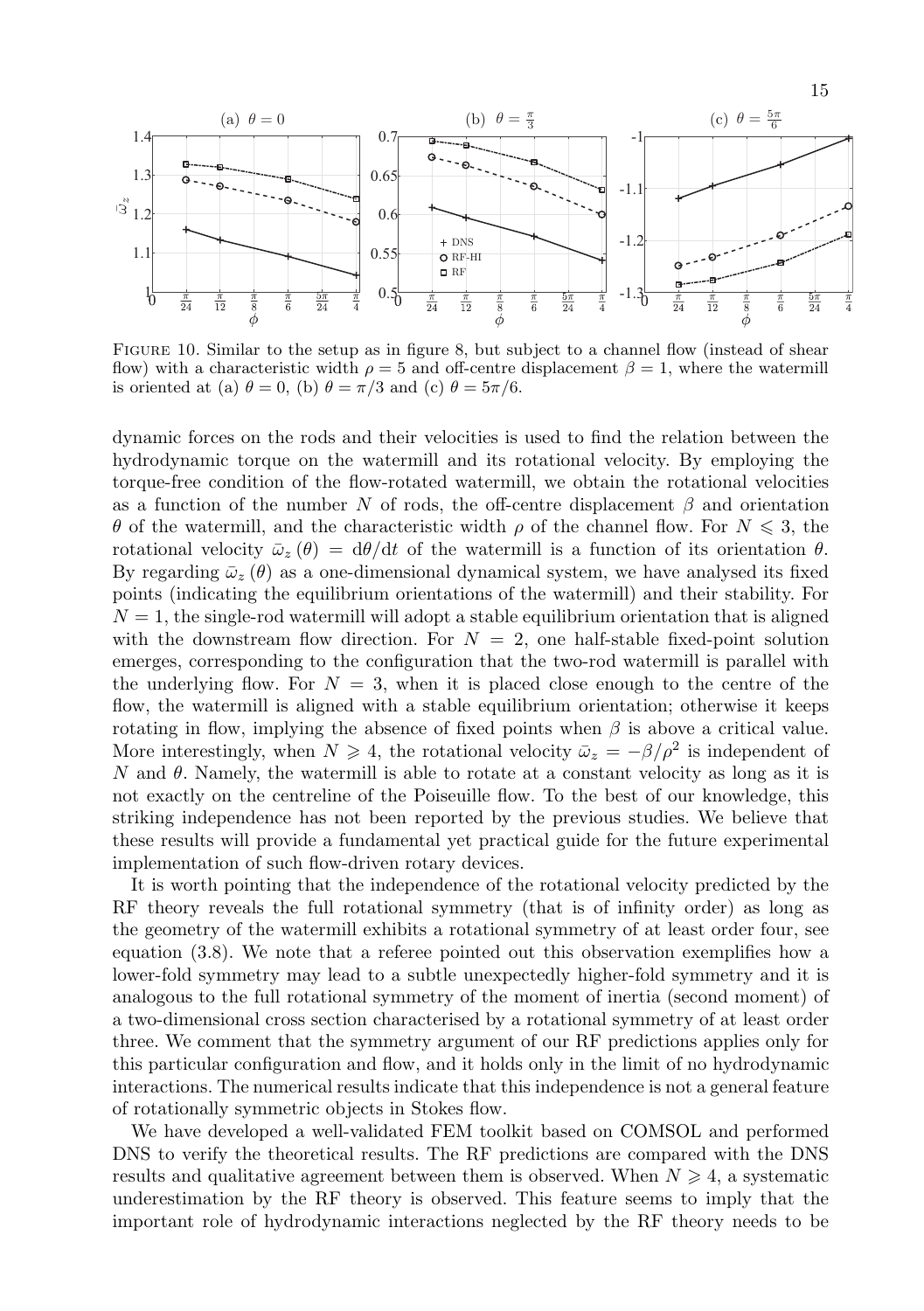considered for a more accurate prediction. Consequently, an RF-based investigation considering hydrodynamic interactions is carried out by leveraging the mathematical framework proposed by Man *et al.* (2016); this RF-HI theory is asymptotically valid in the small  $\phi$  limit (indicating every two successive rods are approximately parallel).

We solve both the resistance and mobility problems of a simpler watermill that only consists of two or three closely-spaced rods. For a watermill of two/three rods rotating with a prescribed velocity in a quiescent flow, the hydrodynamic torques predicted by the RF-HI theory agree with the numerical results quantitatively when  $\phi$  is sufficiently small (within  $(0, \pi/24)$ ), where the relative difference is of order  $\mathcal{O}(1\%)$ . The differences between the two increase with  $\phi$  as expected; nevertheless, hydrodynamic interactions are qualitatively captured even for  $\phi \rightarrow \pi/3$ . We then investigate a freely rotating watermill driven by shear and Poiseuille flows: for shear flow, the RF-HI theory and DNS agree well in the small  $\phi$  limit, deviating with each other with increasing  $\phi$ ; for Poiseuille flow, the RF-HI predictions agree better with the DNS results than the RF predictions, while no quantitative agreement between RF-HI and DNS results is achieved even in the small  $\phi$  limit.

We recognise that the RF-based theories for the hydrodynamic forces/torques on slender bodies are not as accurate in a channel flow as compared to the quiescent case or shear flow. This fact might be attributed to the strong arclength-dependence of the velocity of the rod relative to the underlying flow; in the channel flow, this relative velocity might vary its direction along the arclength, which is zero at a particular position of the rod. Thus, the force densities in the region encompassing the zero-relativevelocity position are poorly predicted owing to the failure of RF's basic hypothesis, *viz.*, the local force densities linearly depend on the local relative velocities; in that lowrelative-velocity region, the induced velocity from the hydrodynamic interaction among different rod segments dominates and therefore determines the force densities (Johnson & Brokaw 1979). The RF-based theories cannot take into account such self interaction and hence underperform. We infer that the RF-based theories work better when the slender structures move in an quiescent environment, uniform flow or a flow varying slowly in space.

On the computational aspect, it is worth noting that our strategy of using FEM to solve mobility problems in the Stokes regime shares the same convenience of using the boundary integral method (BIM), *viz.*, for an instantaneous configuration, the translational/rotational velocity of freely translating/rotating objects is obtained by solving once a linear system that embeds the force/torque-free condition in the discretised form of Stokes equations. In our experience, this FEM approach is more computationally expensive than a BIM solver for an unbounded configuration, while the overhead reduces significantly for bounded simulations. More importantly, this approach naturally offers accurate flow fields that are cumbersome to obtain based on BIM solvers.

The flow-driven micro-scale watermill can be applied for flow sensing, viz., measuring the local flow rate and/or shear rate based on the rotational velocity of a watermill. This approach was reported in Attia (2008), in analogy with the soft spring method (Attia *et al.* 2009). We also expect that such rotary elements can be potentially used for low-Reynolds-number fluid mixing as a generic and important process of microfluidic applications (Whitesides 2006). It is worth noting that the underlying steady flow becomes unsteady but periodic when perturbed continuously by a rotating watermill. This feature indicates the promising potential of this strategy that relies on its capacity to introduce time-dependent perturbations into the flow "passively", which are known to generally enhance mixing, instead of actively relying on external fields.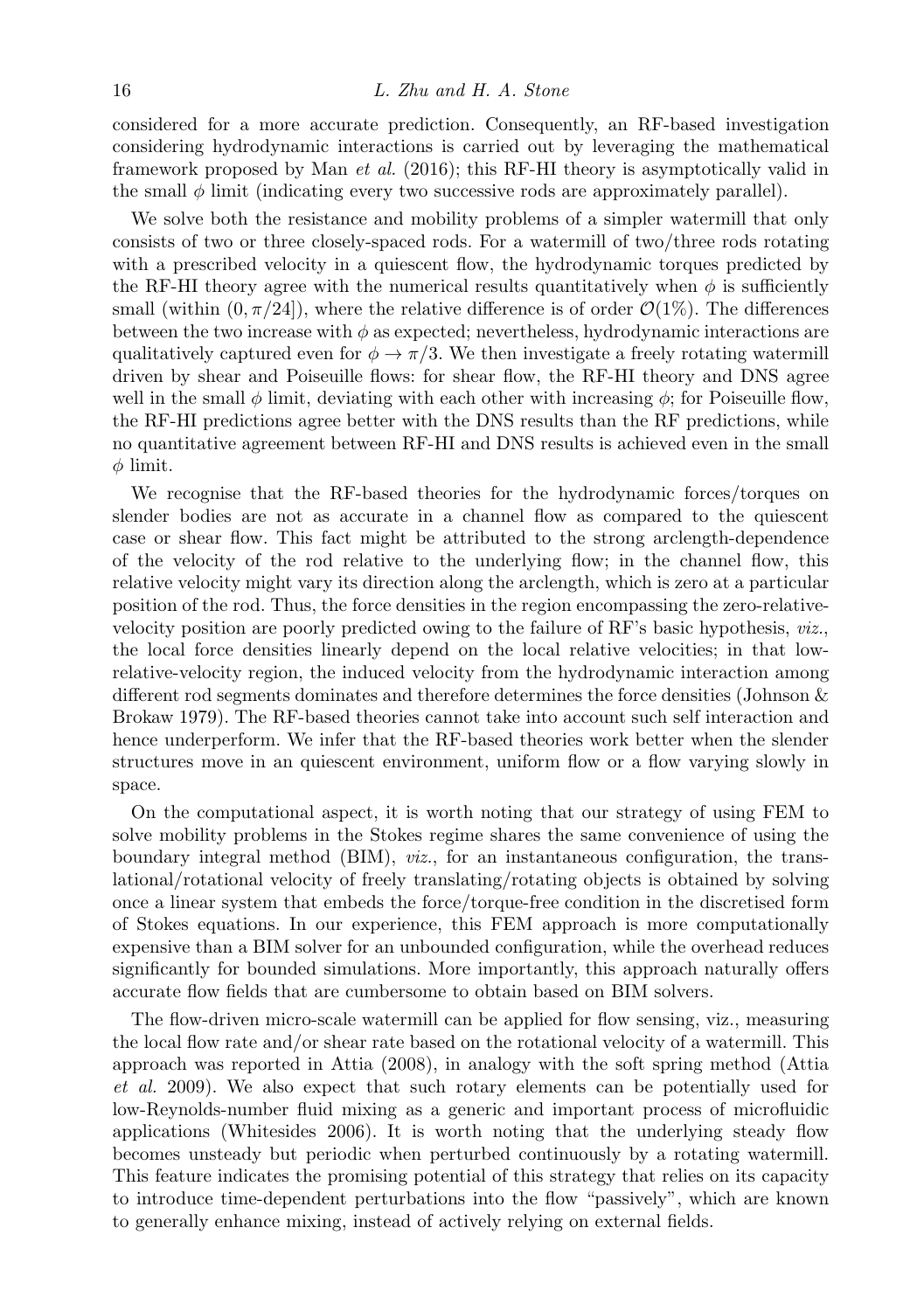## Acknowledgements

We acknowledge useful discussions with Drs. Yi Man and Sheng Mao, and Profs. On-Shun Pak, Eric Lauga and François Gallaire. We thank the anonymous referees for their insightful remarks. L.Z. thanks the Swedish Research Council for a VR International Postdoc Grant (2015-06334). The computer time was provided by SNIC (Swedish National Infrastructure for Computing).

#### REFERENCES

- Agarwal, A. K., Sridharamurthy, S. S., Beebe, D. J. & Jiang, H. 2005 Programmable autonomous micromixers and micropumps. *J. Microelectromech. Syst.* 14 (6), 1409–1421.
- Ahn, C. H. & Allen, M. G. 1995 Fluid micropumps based on rotary magnetic actuators. In *Micro Electro Mechanical Systems, 1995, MEMS'95, Proceedings. IEEE*, p. 408.
- ATTIA, R. 2008 Modifications de surfaces et intégration de MEMS pour les laboratoires sur puce. PhD thesis, Universit´e Pierre et Marie Curie-Paris VI.
- Attia, R., Pregibon, D. C., Doyle, P. S., Viovy, J-L. & Bartolo, D. 2009 Soft microflow sensors. *Lab. Chip* 9 (9), 1213–1218.
- Bart, S. F., Mehregany, M., Tavrow, L. S., Lang, J. H. & Senturia, S. D. 1992 Electric micromotor dynamics. *IEEE Trans. Electron Devices* 39 (3), 566–575.
- Barta, E. & Liron, N. 1988 Slender body interactions for low Reynolds numbers–Part I: body-wall interactions. *SIAM J. Appl. Math.* 48 (5), 992–1008.
- DAY, R. F. & STONE, H. A. 2000 Lubrication analysis and boundary integral simulations of a viscous micropump. *J. Fluid Mech.* 416, 197–216.
- DÖPPER, J., CLEMENS, M., EHRFELD, W., JUNG, S., KAEMPER, K. P. & LEHR, H. 1997 Micro gear pumps for dosing of viscous fluids. *J. Micromech. Microeng.* 7 (3), 230.
- Jeffery, G. B. 1922 The motion of ellipsoidal particles immersed in a viscous fluid. *Proc. R. Soc. Lond. A* 102 (715), 161–179.
- Johnson, R. E. & Brokaw, C. J. 1979 Flagellar hydrodynamics. a comparison between resistive-force theory and slender-body theory. *Biophys. J.* 25 (1), 113–127.
- Katz, D. F. 1974 On the propulsion of micro-organisms near solid boundaries. *J. Fluid Mech.* 64 (1), 33–49.
- Lighthill, M. J. 1975 *Mathematical Biofluiddynamics*. SIAM.
- Man, Y., Koens, L. & Lauga, E. 2016 Hydrodynamic interactions between nearby slender filaments. *EPL* 116 (2), 24002.
- Mestre, N. J. De 1973 Low-Reynolds-number fall of slender cylinders near boundaries. *J. Fluid Mech.* 58 (4), 641–656.
- Moon, B. U., Tsai, S. S. H. & Hwang, D. K. 2015 Rotary polymer micromachines: in situ fabrication of microgear components in microchannels. *Microfluid. Nanofluid.* 19 (1), 67– 74.
- NAZOCKDAST, E., RAHIMIAN, A., ZORIN, D. & SHELLEY, M. 2017 A fast platform for simulating semi-flexible fiber suspensions applied to cell mechanics. *J. Comput. Phys.* 329, 173–209.
- PAK, O. S., ZHU, L., BRANDT, L. & LAUGA, E. 2012 Micropropulsion and microrheology in complex fluids via symmetry breaking. *Phys. Fluids* 24 (10), 103102.
- ROSS, R. F. & KLINGENBERG, D. J. 1997 Dynamic simulation of flexible fibers composed of linked rigid bodies. *J. Chem. Phys.* 106 (7), 2949–2960.
- Russel, W. B., Hinch, E. J., Leal, L. G. & Tieffenbruck, G. 1977 Rods falling near a vertical wall. *J. Fluid Mech.* 83 (2), 273–287.
- Ryu, K. S., Shaikh, K., Goluch, E., Fan, Z. & Liu, C. 2004 Micro magnetic stir-bar mixer integrated with parylene microfluidic channels. *Lab. Chip* 4 (6), 608–613.
- SAINTILLAN, D. & SHELLEY, M. J. 2007 Orientational order and instabilities in suspensions of self-locomoting rods. *Phys. Rev. Lett.* 99 (5), 058102.
- Sen, M., Wajerski, D. & Gad-el-Hak, M. 1996 A novel pump for MEMS applications. *J. Fluids Eng.* 118 (3), 624–627.
- Strogatz, S. H. 2014 *Nonlinear Dynamics and Chaos: with Applications to Physics, Biology, Chemistry, and Engineering*. Westview Press.